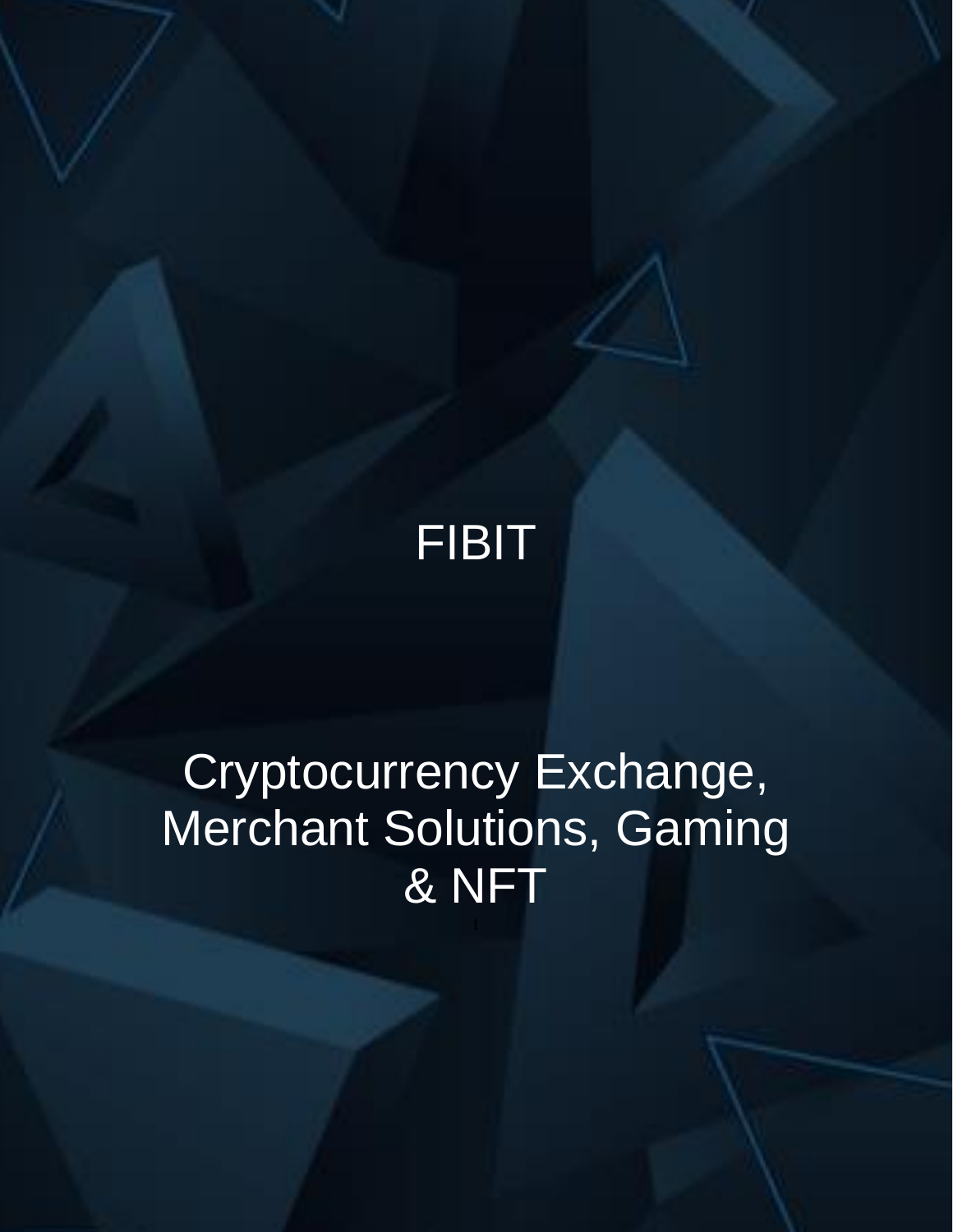# WHITEPAPER



# FIBIT TOKEN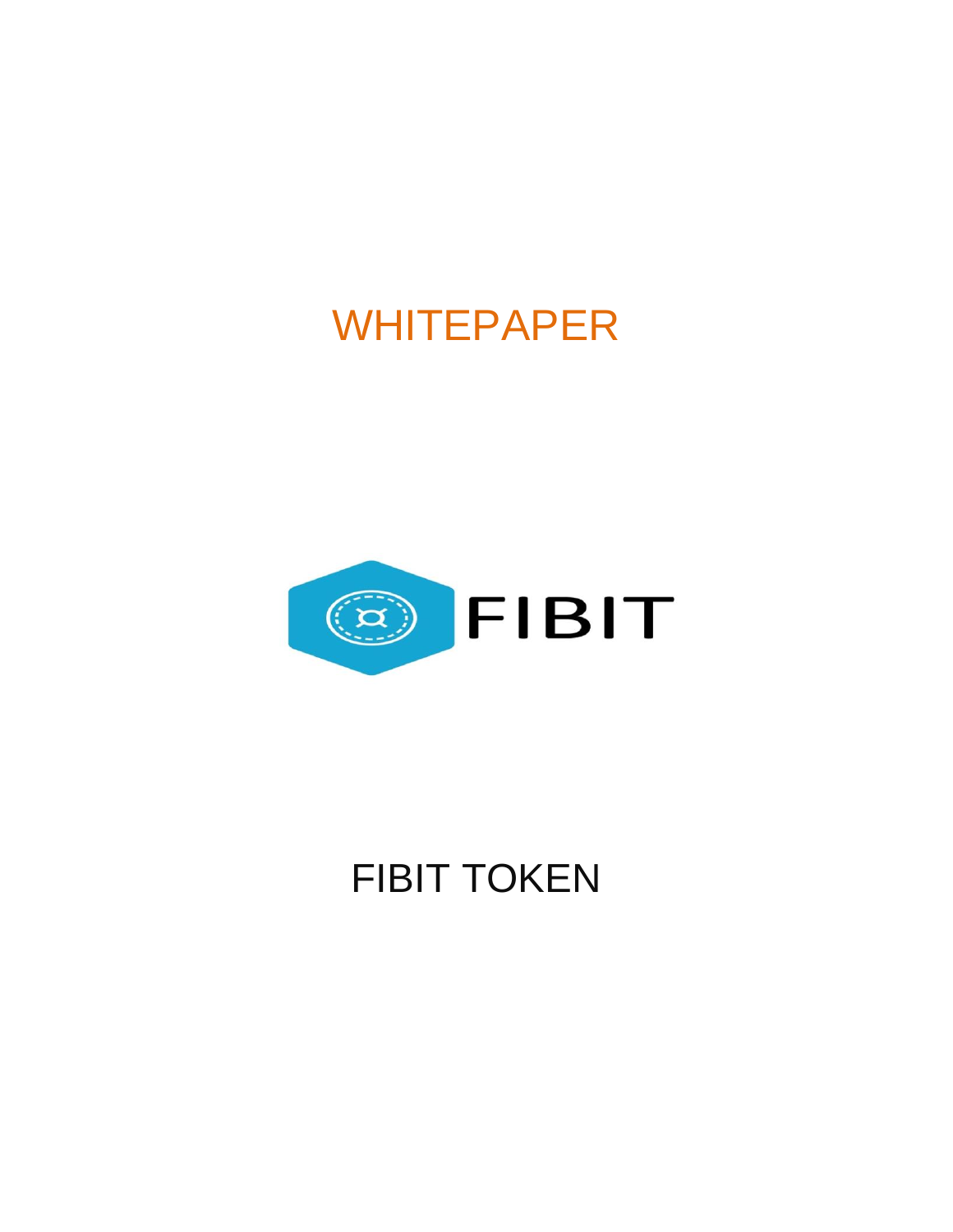# ABSTRACT

This whitepaper illustrates the journey of FIBIT group from its inception to future releases. It will highlight the roadmap and will list the prime features. We want to notify our users that FIBIT TOKEN has launched by FIBIT group. The launching of (Web & Android) platform was incorporated with 50,000+ active users, and proudly announces its new registered office in India.

The Whitepaper has following aspects –

- Pain Points
- Feature Rollouts
- Debit card system to users opting for Fixed Deposit
- Token Distribution
- Token Roadmap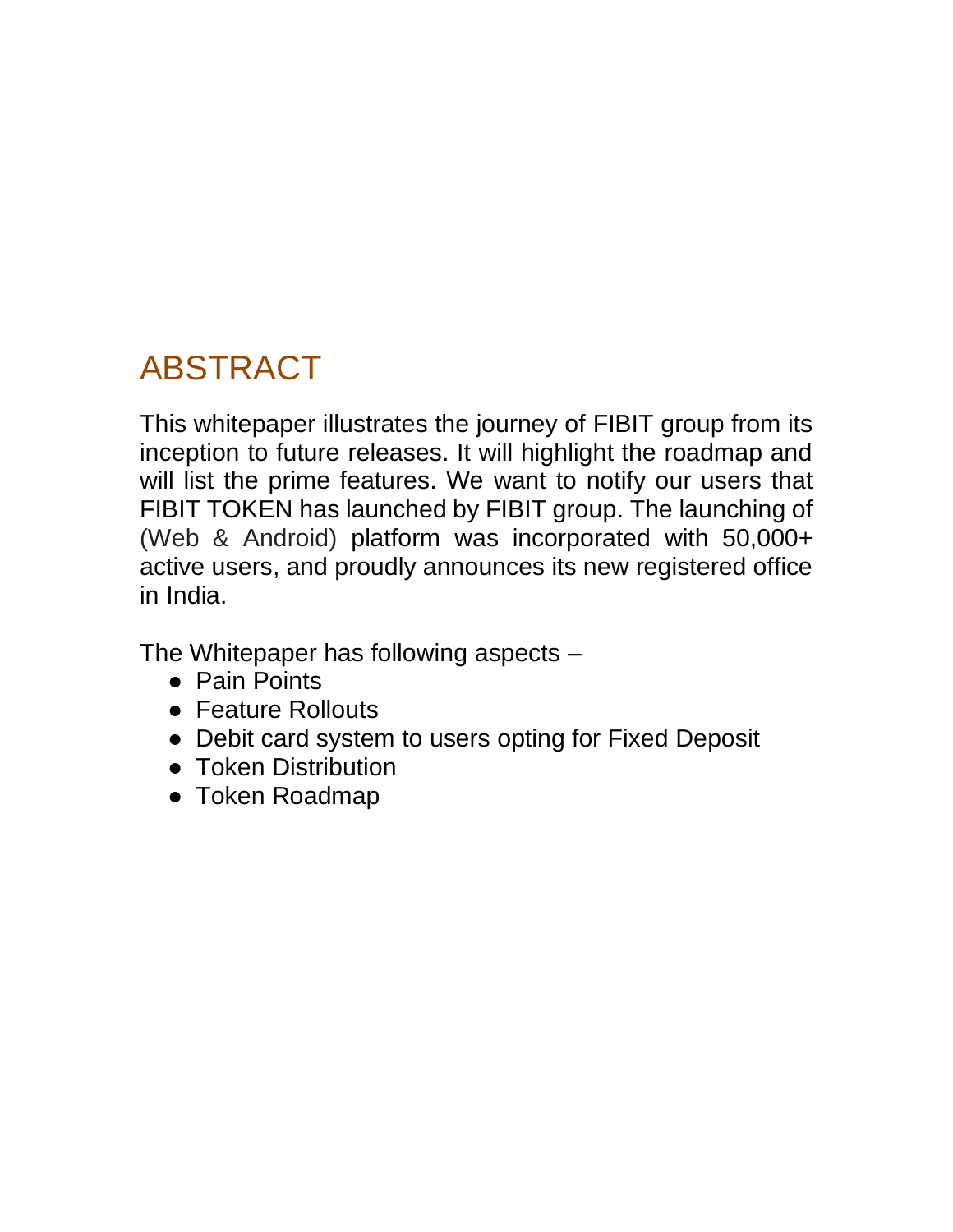# TABLE OF CONTENTS

| <b>PROBLEM</b><br>. 5<br><b>SOLUTION - FIBIT</b><br><b>FEATURE</b><br>$\Omega$<br>H. HODLER AirDROPs |
|------------------------------------------------------------------------------------------------------|
|                                                                                                      |
|                                                                                                      |
|                                                                                                      |
|                                                                                                      |
|                                                                                                      |
|                                                                                                      |
|                                                                                                      |
|                                                                                                      |
|                                                                                                      |
|                                                                                                      |
|                                                                                                      |
|                                                                                                      |
|                                                                                                      |
|                                                                                                      |
|                                                                                                      |
|                                                                                                      |
|                                                                                                      |
|                                                                                                      |
| J. DISCOUNTED TRADE                                                                                  |
| <u>PISCOUNTED TIMPE</u>                                                                              |
|                                                                                                      |
| L. FIAT SUPPORT FOR FIBIT                                                                            |
|                                                                                                      |
|                                                                                                      |
|                                                                                                      |
|                                                                                                      |
|                                                                                                      |
|                                                                                                      |
|                                                                                                      |
|                                                                                                      |
|                                                                                                      |
|                                                                                                      |
|                                                                                                      |
|                                                                                                      |
|                                                                                                      |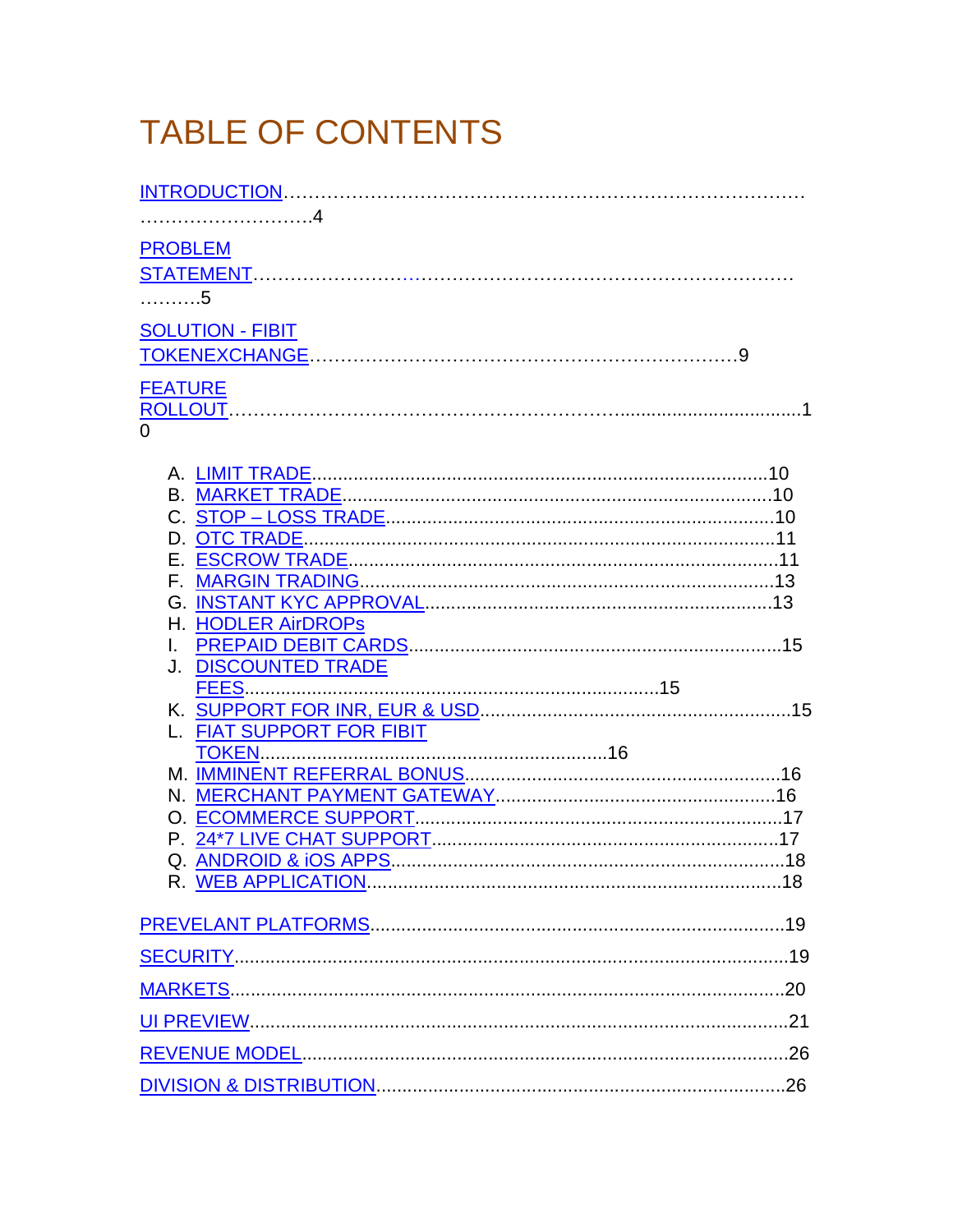|--|

# <span id="page-4-0"></span>INTRODUCTION

The FIBIT TOKEN project is not only aimed at becoming a cryptocurrency exchange but focused on being a one-stop solution for various cryptocurrency use cases, FIBIT TOKEN serves as a platform for extreme cryptocurrency trading with support for various Fiat currencies. The reason why we mention "extreme cryptocurrency trading" is because on a single platform we have marketplaces for Limit trade, Market trade, OTC trade, Stop-Loss trade, Margin trade and Escrow trade. All trades allow direct/indirect support for Indian Rupee, Euros & Thai Baht.

Fibit Token is a solution for users to be able to cash in/out with fiat on the FIBIT TOKEN exchange platform. FIBIT TOKEN coin opens markets to be able to purchase major cryptocurrencies and fiat currencies using Fibit Token(FIBIT TOKEN). Users can trade buy Fibit Token by depositing INR, EUR & USD as of now and gradually support other major fiats as FIBIT TOKEN grows. Also, can sell Fibit Token to process fiat withdrawals.

In addition to trading, FIBIT TOKEN enables HODLER benefits with various airdrops for locking FIBIT TOKEN holdings, referring other users, holding FIBIT TOKEN in balances wallet.

FIBIT TOKEN would act as an entry/exit point for cryptocurrency markets using fiat deposit/withdrawals. FIBIT TOKEN can be used for ecommerce products purchases & sales. With your help, FIBIT TOKEN will build a world-class crypto exchange, powering the future of crypto finance. FIBIT TOKEN is capable of processing more than 2 million orders per second, making it one of the fastest exchanges in the world. The platform focuses on security, robustness, and execution speed attracting enthusiasts and professional traders alike.

# <span id="page-4-1"></span>PROBLEM STATEMENT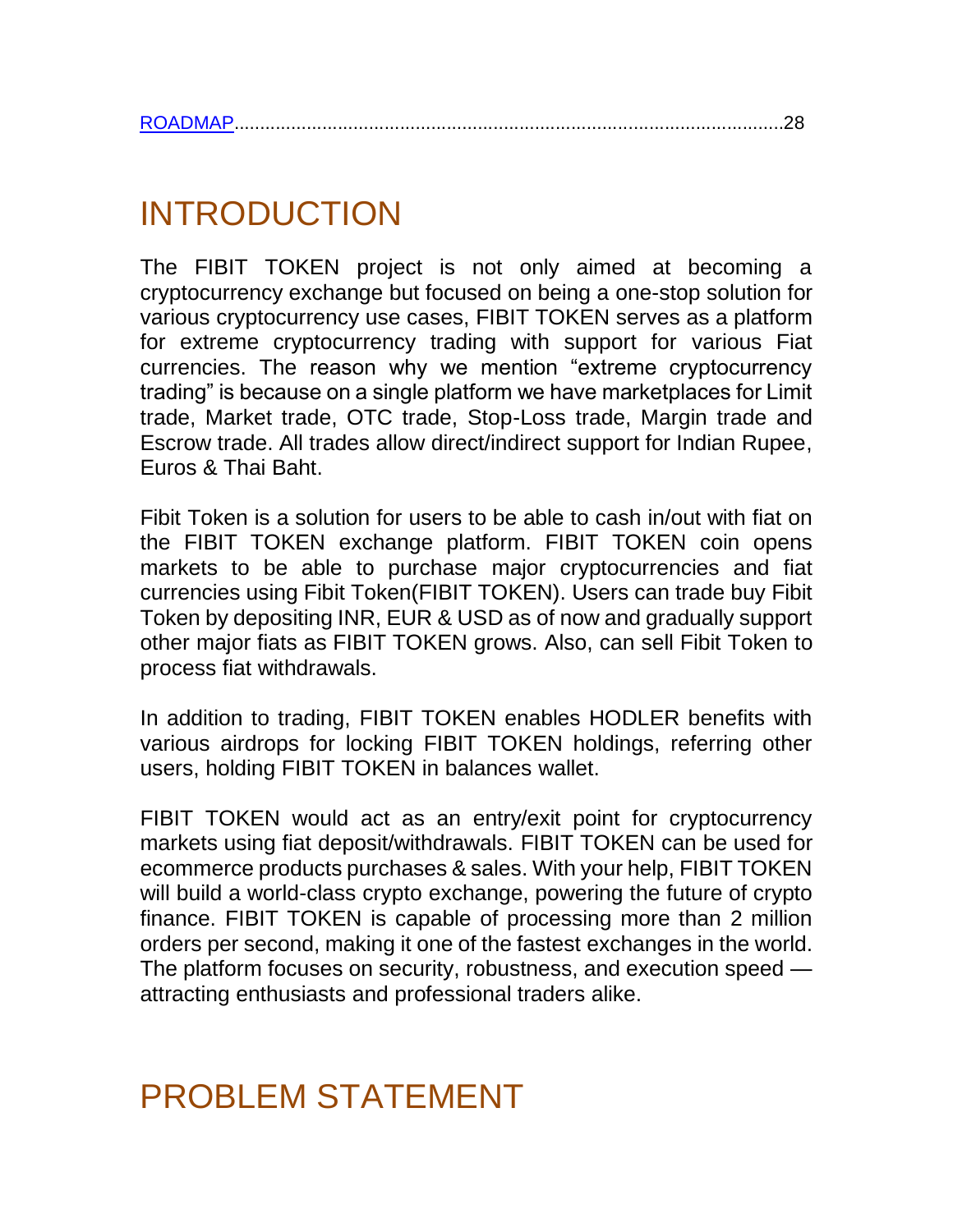Some of the current crypto exchanges suffer from some problems:

### ●**FIAT SUPPORT IN INDIA & CERTAIN EUROPEAN COUNTRIES**:

Fiat support in India is facing difficulties due to certain regulations by different governing bodies. Many banking institutions had to stop supporting crypto. This results in a panic situation among the users who are active traders.

Same is the situation with some European countries. Several European regulatory bodies have stopped the transactions related to cryptocurrencies. Users are not able to deposit or withdrawal their fiat currencies after converting from cryptocurrencies.

To address these grave issues, FIBIT TOKEN will have a decentralized blockchain which is independent of any authorities. Also, we are located in Asia and Europe which legalized the cryptos. Thus, the user can flawlessly convert their cryptocurrencies into their respective Fiat currencies.

### ●**INADEQUATE PLATFORM TO PROVIDE MULTIPLE PRODUCTS**:

In today's world, there is hardly any exchange that would provide multiple products apart from just being an exchange. Users are narrowly focused only on trading which we think is not worthy alone. FIBIT TOKEN apart from being just an exchange, it's a platform that provides multiple products. These products, for instance, Fixed Deposit which allows users to systematically invest their FIBIT TOKEN for a fixed duration and liable for generous interest. It also supports an E-Commerce platform for travel, mobile recharges.

FIBIT TOKEN also offers Escrow trade which helps to keep the user's funds safe and encourages fair trade policy.

#### ●**INADEQUATE PLATFORMS TO PROVIDE EXTREME TRADING**: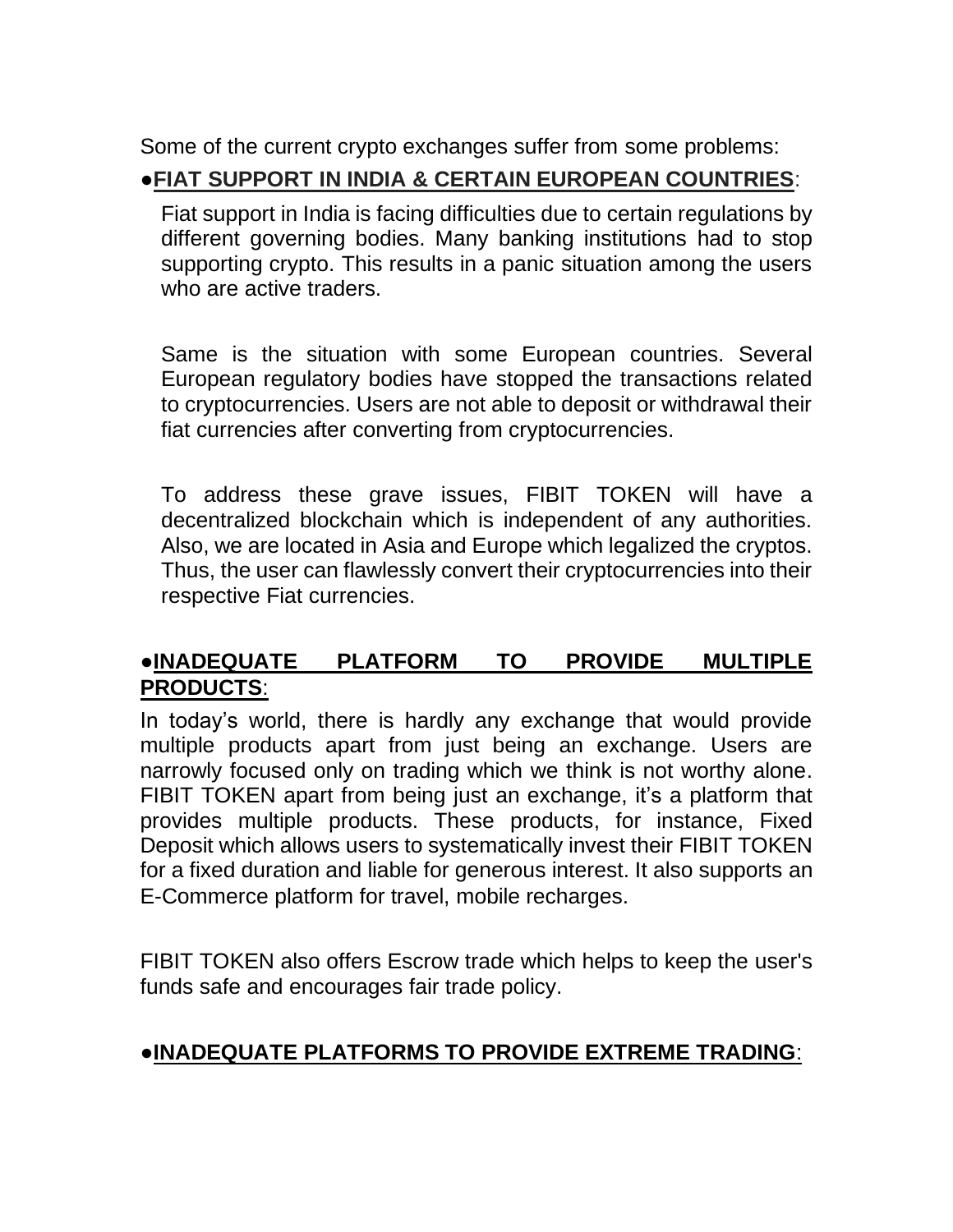Users can buy, sell, store, trade their digital assets in any exchange. There are different platforms which provide these basic functionalities. Users are looking for a one-stop-platform which can delight them with more than expected features.

FIBIT TOKEN is a unique platform which offers different marketplaces namely Market Trade, Limit Trade, Escrow, OTC trade and Stop-Loss trade. Thus, users will have all means of extreme trading in a single exchange. This will assist to grow FIBIT TOKEN gradually with its unique features. These can be considered as a differentiator as compared to any other exchange.

### ●**NO PROVISION OF A SECURED OTC DESKS**:

Users who are willing to execute large trades are referred to as Over the Counter trading. We are afraid to state that such users refrain from these types of trades. These individuals may be HNI or large institutional traders.

Due to lack of trustworthy OTC desks, we are not able to witness such trades anymore. With FIBIT TOKEN users can execute large trades as we have a reliable OTC desk feature deployed on FIBIT TOKEN exchange. The user can also access multiple currencies at any given time thus allowing users to save time while dealing with numerous currencies.

### ●**INADEQUATE PROVISION FOR MOBILE TRADING**:

Users prefer mobile trading as it is handy and suits their preference. Web platform can have a couple of disadvantages for several customers, as it is not convenient and user needs to log in from his machine which is mandated.

FIBIT TOKEN exchange, as it is prevalent in mobile, users can enjoy trading on-the-go.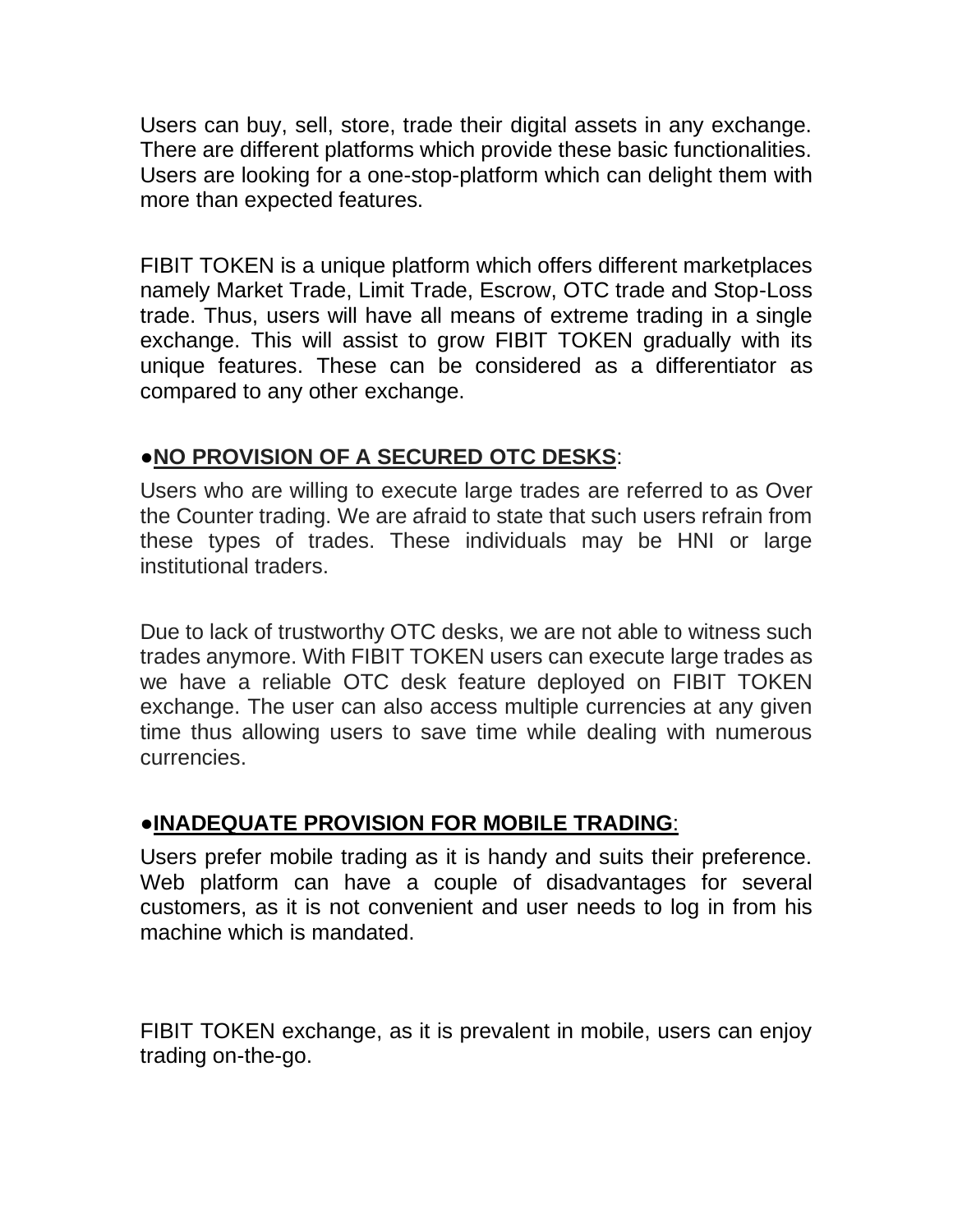Mobile phones are portable and allow users to opt for trading at any given time and wherever possible. FIBIT TOKEN's design is sleek and user-friendly so that even a novice user can start trading.

### ● **INSUFFICIENT PAYMENT CARD SUPPORT**:

Users will be more inclined towards any cryptocurrency which can help him / her to withdraw Fiat using a Payment card. The payment card should be helpful to withdraw fiat worth of that particular cryptocurrency. Users face more concerns while converting their crypto to fiat withdrawals.

FIBIT TOKEN will support payment card for FIBIT TOKEN. Users can transact using their payment card and can easily convert their FIBIT TOKEN into respective Fiat currencies. This will help the organization to grab more users and FIBIT TOKEN to be accepted worldwide as one of the major digital assets.

## ● **UNAVAILABILITY OF MERCHANT SOLUTIONS WITH WIDE RANGE OF CRYPTO / FIAT EXCHANGE**:

Users feel insecure when their Crypto / Fiat exchange is at doom. For instance, if any user purchases a product from an E-Commerce website through crypto. But the actual problem persists when the prices are slashed for any crypto.

FIBIT TOKEN will assure users that their funds are safe and will get the exact amount even if the price reduces. FIBIT TOKEN has its payment gateway which users can use to convert a wide range of crypto/fiat exchanges. In respect to FIBIT TOKEN, it will be considered.

### ● **ABSENCE OF LIVE CUSTOMER CARE SERVICE ON EXCHANGES**:

Users are more concerned about after-sales support and more inclined towards platforms which are customer-centric. If user's issues /suggestions/queries don't get resolved within the stipulated time, then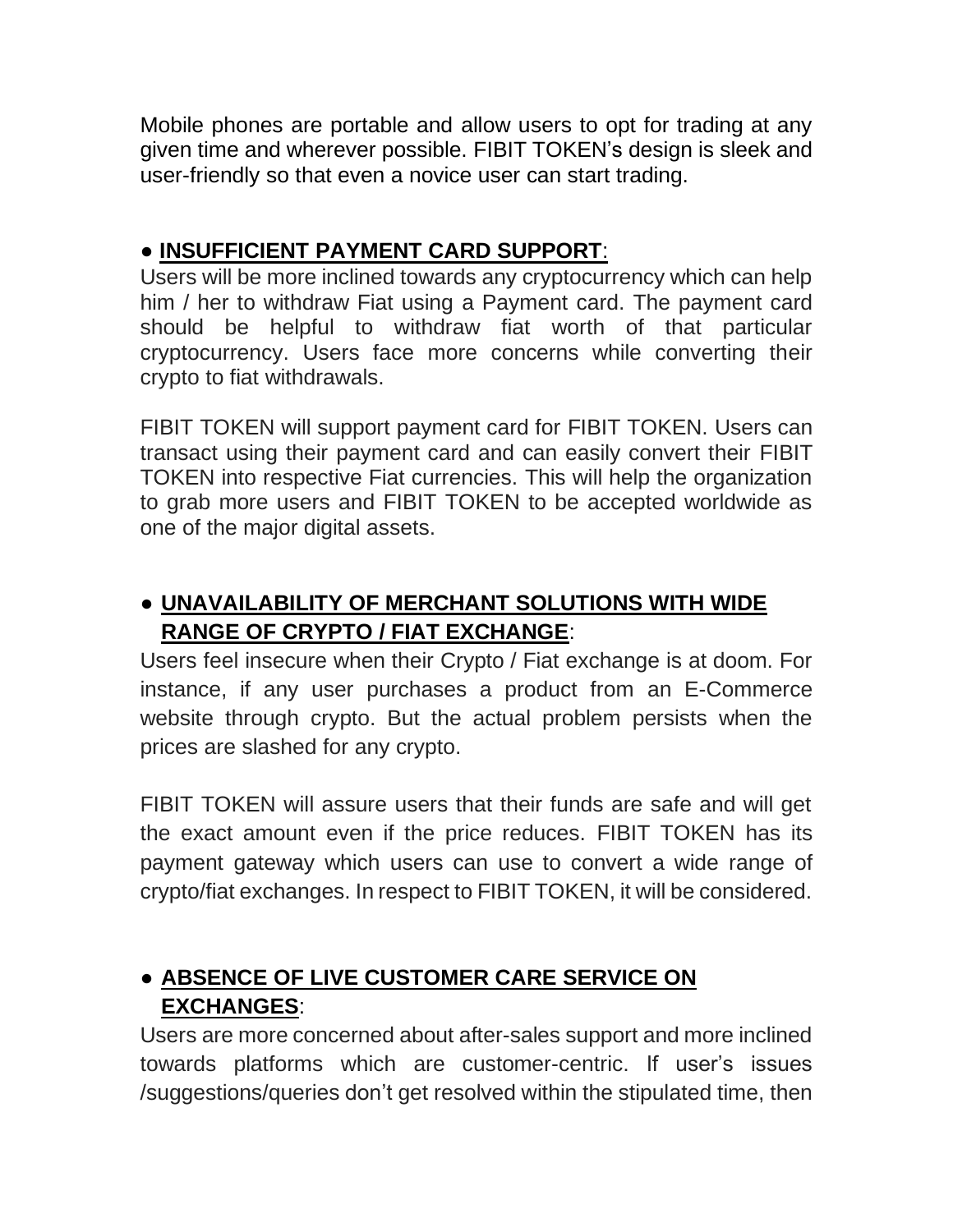it may result into a disaster for the organization.

FIBIT TOKEN, being a product-based organization having a financial product, had deployed best customer support. We offer Live Chat support 24\*7 for our privileged users. We have a dedicated team who strives hard for the best turnaround time.

## ● **UNAVAILABILITY OF CREDIBLE INVESTMENT PLATFORMS**:

There are many investment platforms, but the trustworthiness of them is skeptical. Users are always curious to know whether their investment is in the right hands or prone to lose. This again creates a sense of anxiousness since the user's trust is at stake.

FIBIT TOKEN offers the best investment platform which is trusted by many active users. These users have invested their hard earnings on FIBIT TOKEN with their trust level at peak correspondingly. The reason is more than 100,000+ active users are enjoying FIBIT TOKEN's services in web and mobile platforms.

We offer staking platform, on which user will be liable for the fixed amount of interest on their staking. Users can Stake FIBIT TOKEN for total 15, months for which he will be offered airdrops 0.5% per day.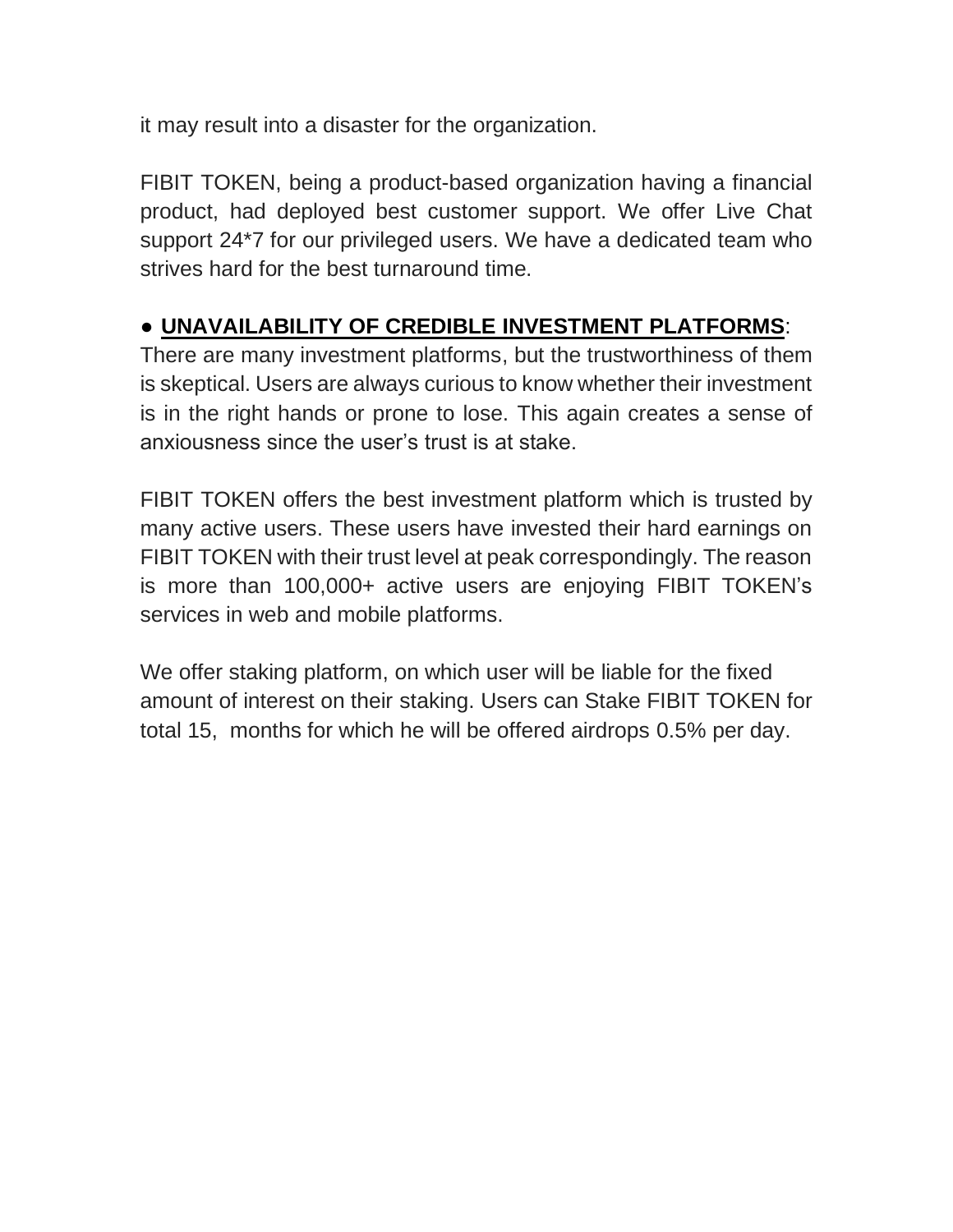# <span id="page-9-0"></span>SOLUTION – FIBIT TOKENEXCHANGE

FIBIT TOKEN answers all the concerns that a user faces while using any trading application. FIBIT TOKEN exchange is an online trading platform that allows users to trade cryptocurrencies with each other in real time. We are incorporated in the India and our headquarter in Pune. We strive to focus and list 2 coins per month. This provides users with range to tokens to trade.

FIBIT TOKEN proudly had launched its coin, FIBIT TOKEN of which the blockchain is decentralized. FIBIT TOKEN is also listed on P2P cryptocurrency escrow trading marketplace called LocalXcoin; users can purchase FIBIT TOKEN on this platform as well. As users can deposit INR, BTC and USDT to enter into FIBIT TOKEN market, it allows users to start trade using FIBIT TOKEN.

# <span id="page-9-1"></span>FEATURE ROLLOUT

Following features will be rolled out in upcoming releases –

## <span id="page-9-2"></span>**a. LIMIT TRADE**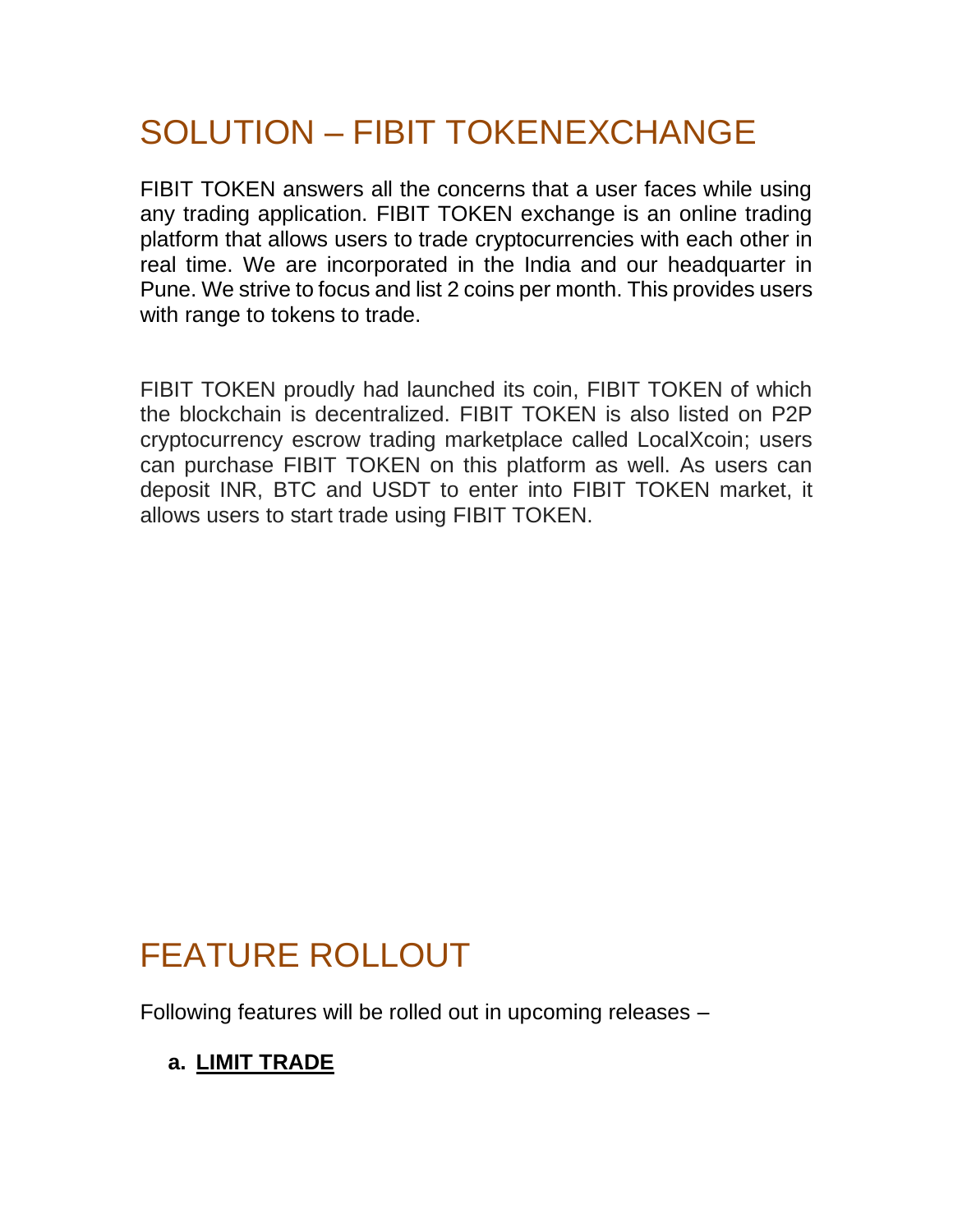Limit trade is one of the core functionalities in FIBIT TOKEN exchange.

The user is independent to place his / her buy / sell order as per his convenience. This provides greater flexibility with users themselves as it gives freedom of trade. The order will be executed with 'Highest Buy & Lowest Sell.' Else the order will be marked as 'In Order.'

The user will get a notification once it's In Order(s)' are executed. This is a contrast to Market Trade which has been defined below.

#### <span id="page-10-0"></span>**b. MARKET TRADE**

In contrast to Limit Trade, orders get executed instantly. So, if any user wants to trade, then his / her buy / sell order gets executed with the highest buy and lowest sell again. The user receives notification once the order is being executed.

#### <span id="page-10-1"></span>**c. STOP LOSS TRADE**

A stop-loss is an order type you can use to limit potential losses. When you buy a cryptocurrency, say Bitcoin, you'd buy it at a certain price 1000 INR for example.

If the price goes up, you earn money; but if it goes down, you lose it. The idea of stop-loss is to place a sell order at a lower price than when you bought it, to avoid losing too much money in one trade. If for example, you bought some Apple shares just before they released a new phone, expecting the price to go up, you might place a stop loss 5% lower than when you bought it, in-case something terrible happens and the price drops unexpectedly.

Stop orders, which are orders to buy or sell a security once it reaches a certain price, can help bitcoin investors lock in gains or limit losses

#### <span id="page-10-2"></span>**d. OTC TRADE (Over-the-Counter Trading)**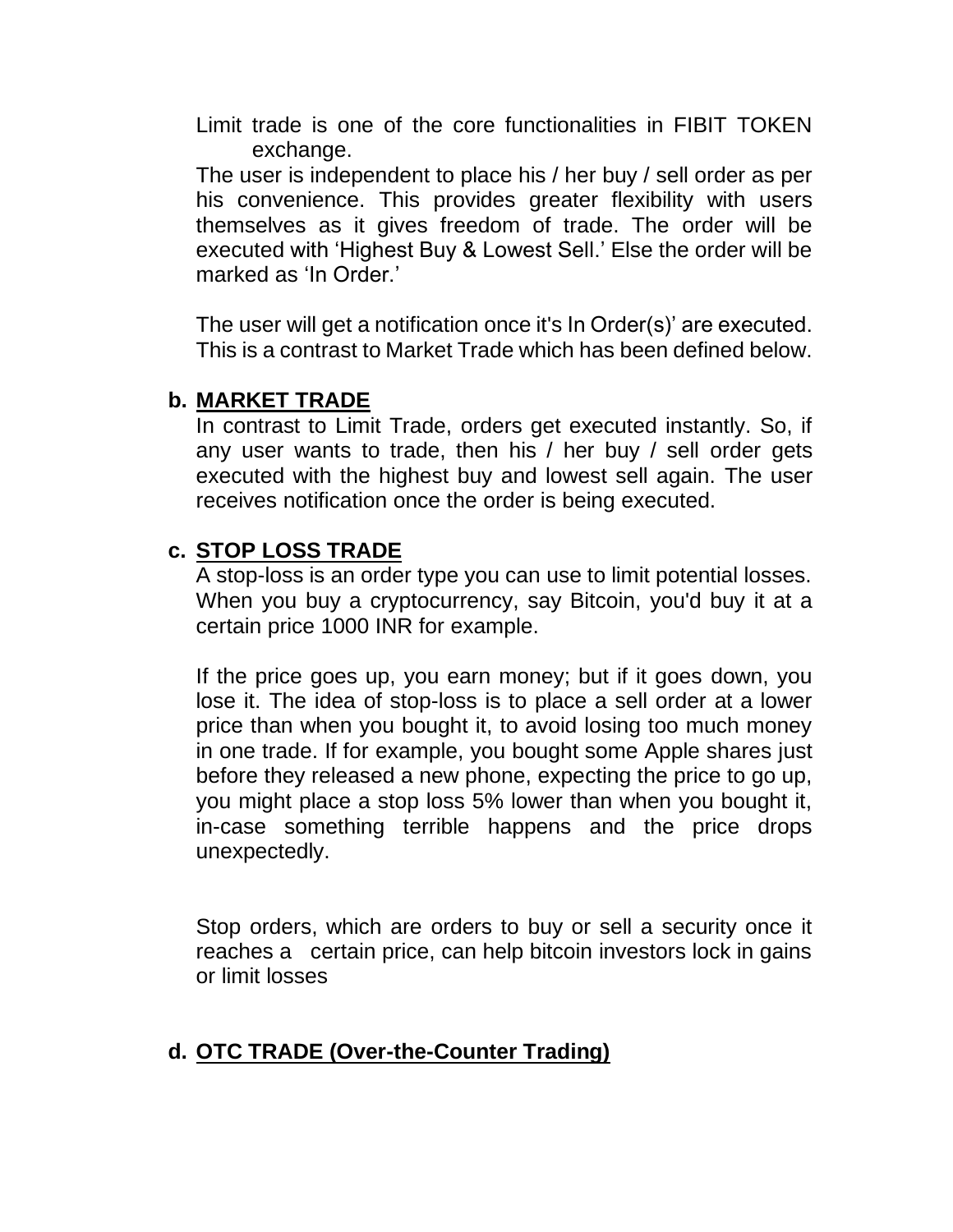OTC trading refers to any exchange of cryptocurrencies that occurs off the exchange. It is designed for large-scale trades, either for high-net-worth individuals or institutional traders.

It allows you to avoid slippage, which may result in a better price. The major advantage of an OTC trading desk is that it can act as a means of accessing various currencies at any time.

#### <span id="page-11-0"></span>**e. ESCROW TRADE**

An escrow is a way to control and protect financial assets. It is a legal concept where a third party holds a financial instrument or an asset on behalf of two other parties that are in the process of completing a transaction. In other words, when you use an escrow, a trusted third party will act as a guarantor.

Escrow comes into play when two parties are in the process of completing a transaction, and there is uncertainty over whether one party or another will be able to fulfill their obligations. An escrow agent holds the funds or assets. This party controls the whole process and makes sure the commitments are fulfilled. Therefore, nobody can use the money on their own without the agreement of other participants.

A lot of mathematicians and cryptologists have worked on the security issue and managed to develop algorithms for safe escrow. A lot of research was made to prove the security. To avoid collision of some parties a scheme was developed when others can cancel the decision of others.

If some party tries to cheat, there is a way to destroy its plans. Hence, escrow is considered to be highly reliable.

Illustration –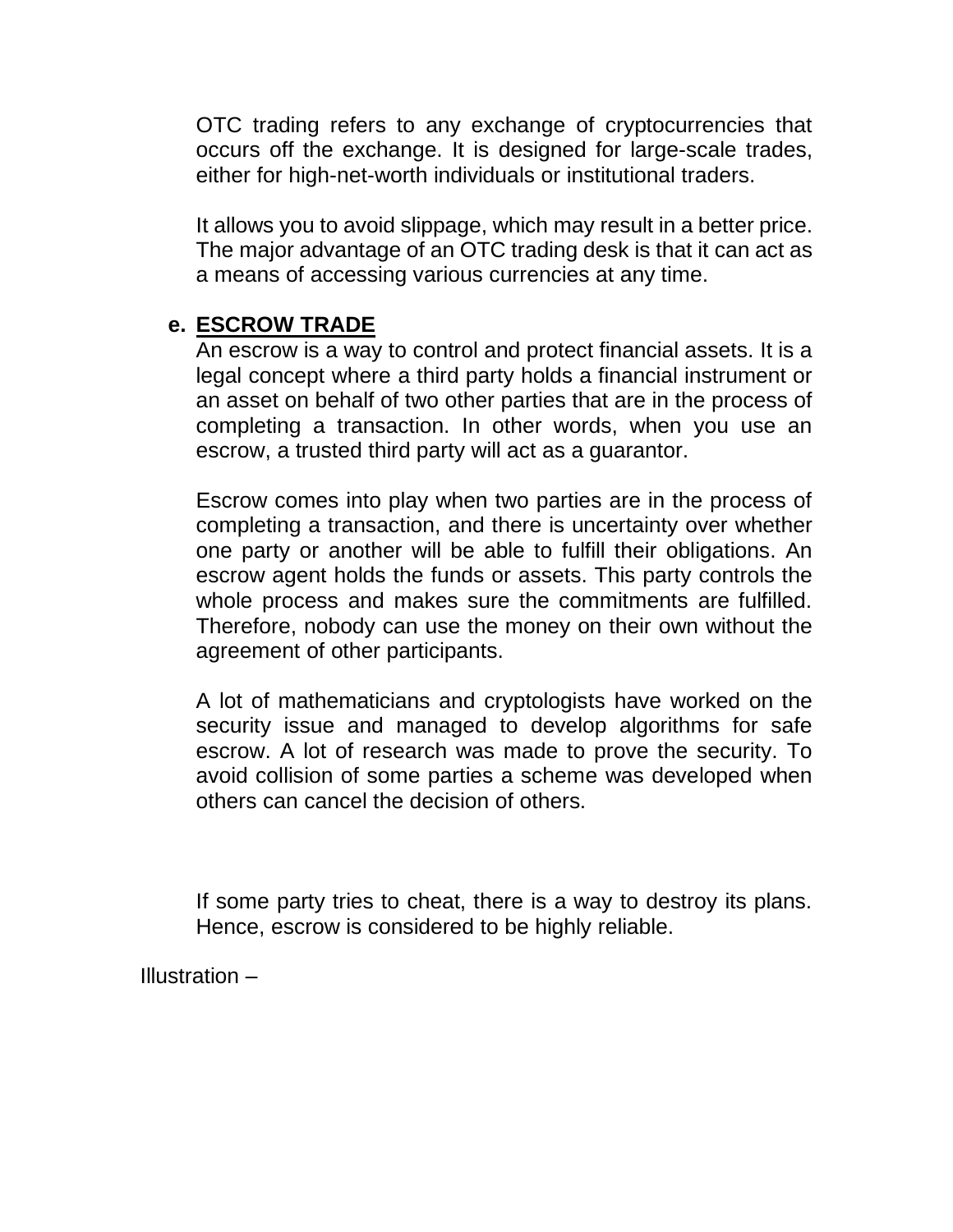

#### <span id="page-12-0"></span>**f. MARGIN TRADING**

Margin trading is the process of borrowing money from a broker/exchange to be able to buy a more substantial amount of an asset than with just your own money. When you invest in an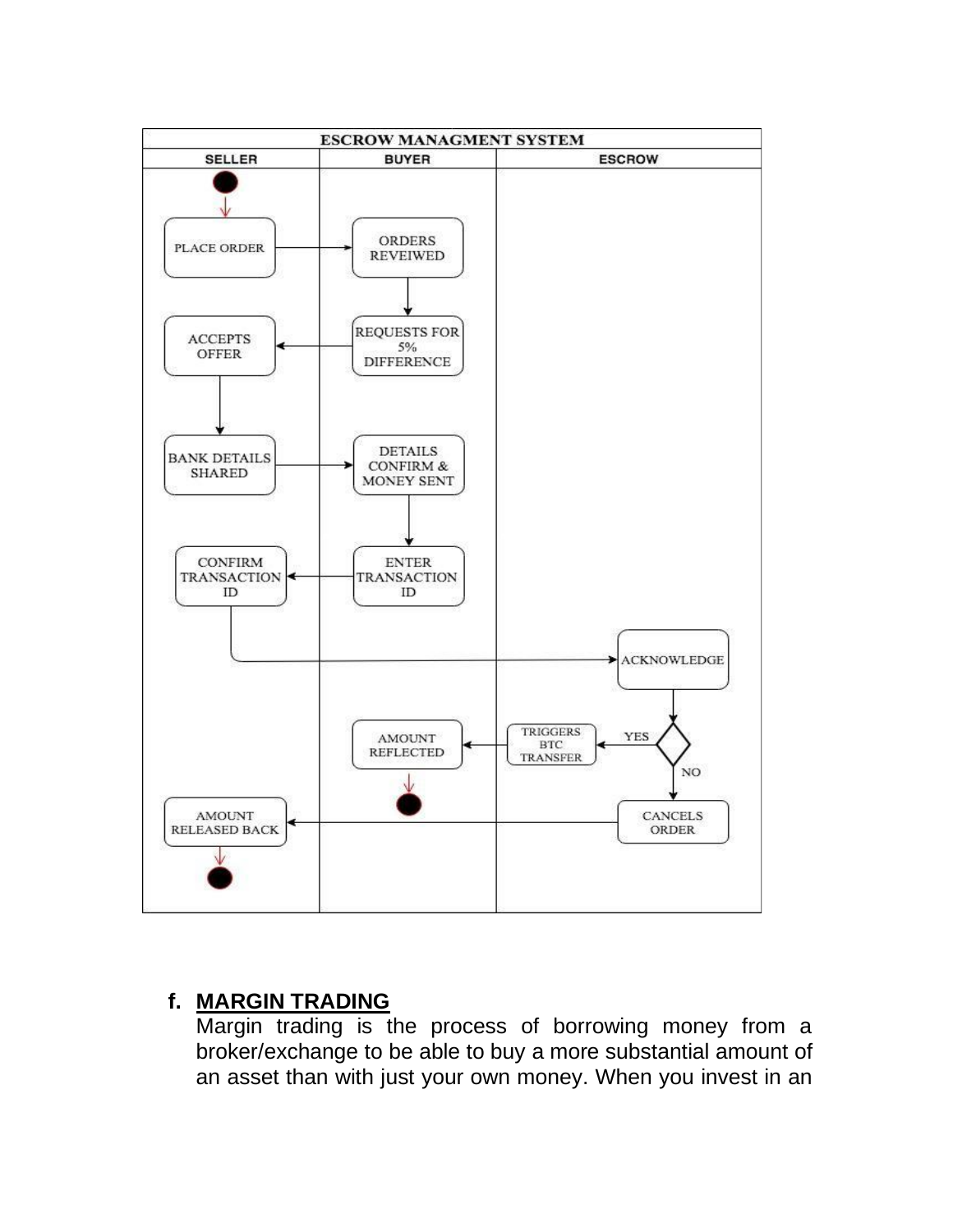asset with fiat, your holdings in that asset are referred to as POSITION.

If you want, you can amplify your profit and loss on a position by borrowing money from an exchange; this is referred to as LEVERAGE. Given the two terms above, if you were to hold a leveraged position - this is referred to as a margin trade.

Buying shares on margin enable you to leverage your gains by enabling you to buy more shares than you could if you were doing so on a cash-only basis. It can also help you diversify your portfolio. Your margin account can be used to add positions in other stocks or sectors to improve diversification

#### <span id="page-13-0"></span>**g. INSTANT KYC APPROVAL**

We provide Instant KYC approval service for our esteemed users. This provides faster KYC approvals which in turn increases our T-A-T. Every KYC request are approved within 10 minutes. This allows users for faster access to FIBIT TOKEN application. We have a dedicated built-in system which validates the documents of the user.

For any clarifications regarding KYC, users can directly chat with our Technical support representative.

#### <span id="page-13-1"></span>**h. HODLER AIRDROPS**

This referral airdrop is directly mentioned with maintained balance. If the Hodler keeps \$500 worth of FIBIT TOKEN in his wallet, then the referrer will be credited 0.01% of referral's available balance. It consists –

#### ❖**Airdrops on Referrals**

Airdrop of 50% of trade fees is collected to the referring user in other (non-FIBIT TOKEN) markets.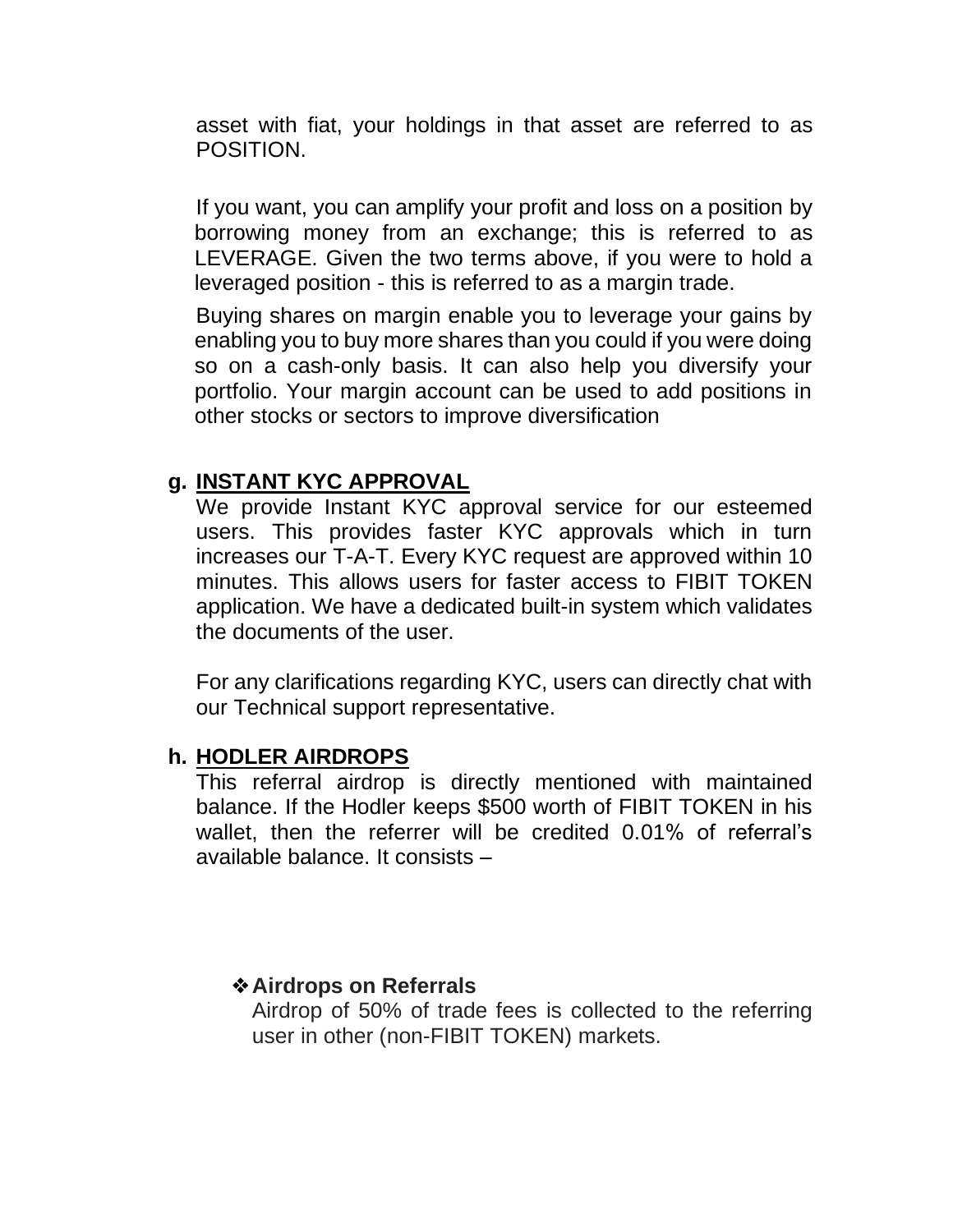One of FIBIT TOKEN's ideologies includes being as indigenous as possible. We'd rather share our profits and investments with our users rather than dole them out to marketing and social media giants that support the centralized monetary system.

To show our appreciation, we would like you to have a slice of our pie. Refer your friend & family to open an account and earn from it. FIBIT TOKEN provides an interest of 0.01% on the amount of FIBIT TOKEN held in the wallet of your referred/signed user. These interests directly get credited in your wallet in the form of FIBIT TOKEN currency. Isn't it great to get free currency credited in your account for every trade made by your reference?

#### <span id="page-14-0"></span>**i. PREPAID DEBIT CARDS**

Users opting for FD airdrops will be liable for 'Prepaid Debit Cards.' This prepaid debit cards users can be used anywhere.

#### <span id="page-14-1"></span>**j. DISCOUNTED TRADE FEES**

FIBIT TOKEN offers discounted trade fees for users who will trade in FIBIT TOKEN pairs. As FIBIT TOKEN has a couple of 15 different coins, users will be charged on 50% of the trade fees particularly for FIBIT TOKEN coin. This will help to increase the volume and acceptance of FIBIT TOKEN. Users can also buy and hold FIBIT TOKEN particularly when the price rises and can sell accordingly.

### <span id="page-14-2"></span>**k. SUPPORT FOR INR, EUR, USD**

FIBIT TOKEN is an exchange will offer a wide variety of features which provides flexibility to users. Supporting INR deposits and withdrawals help us to support our users for INR transactions. FIBIT TOKEN offers faster INR deposits and deposit requests gets processed within a minute.

We process INR withdrawals rapidly and assure our users that we continue to support it. We process a withdrawal request in a minute.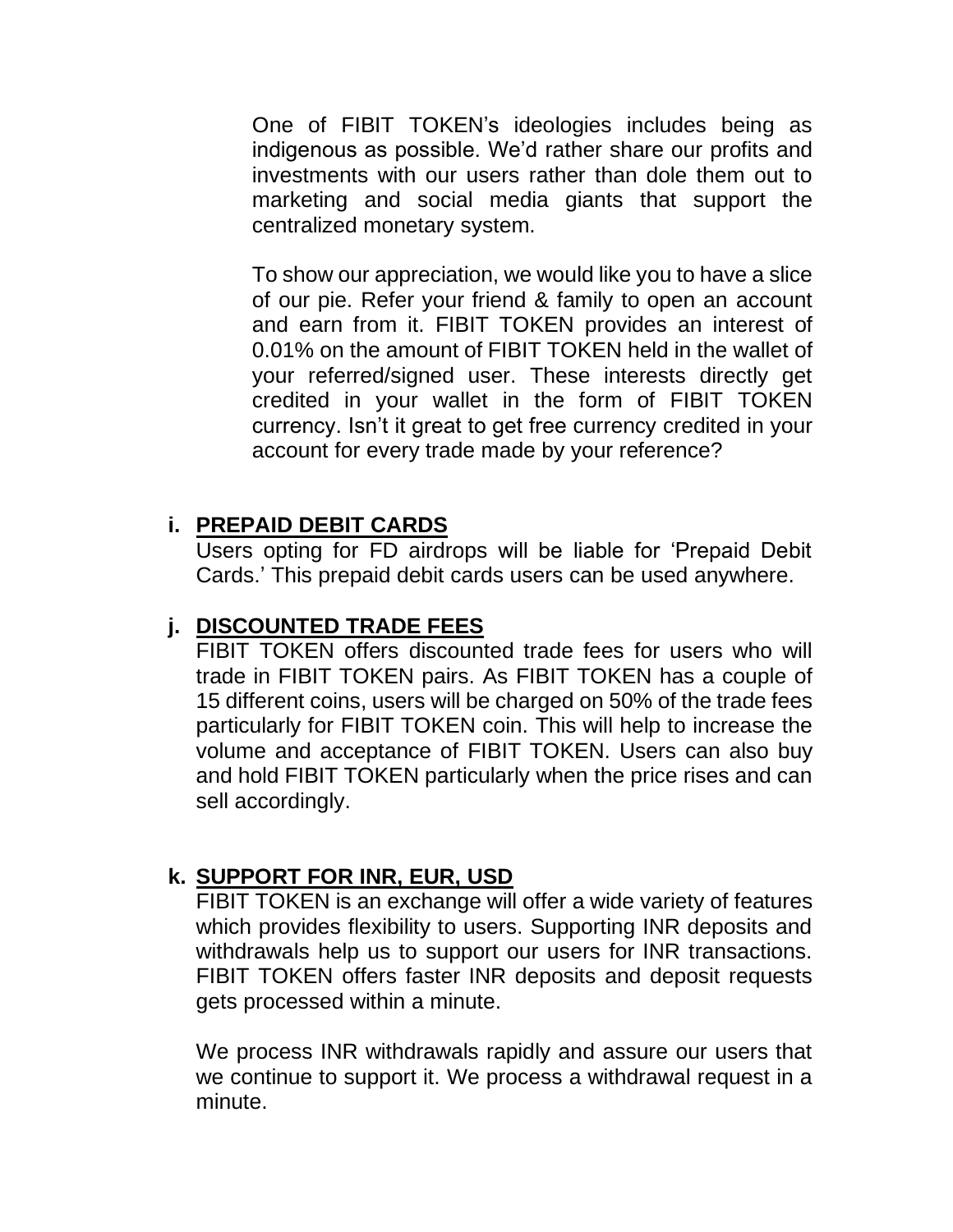### <span id="page-15-0"></span>**l. FIAT SUPPORT FOR FIBIT TOKEN**

We at FIBIT TOKEN believes in going global and supporting our indigenous market FIBIT TOKEN. The FIBIT TOKEN market will support all major fiat deposits and withdrawals which will not be supported by other markets. It will surely help us to be omnipresent.

Users can deposit INR, EUR, USD & can purchase FIBIT TOKEN to be able to enter into FIBIT TOKEN markets. This will allow users to buy other coins at a better price than other markets.

#### <span id="page-15-1"></span>**m.IMMINENT REFERRAL AIRDROPS**

FIBIT TOKEN has a referral bonus program which is its USP. Users can enjoy two different types of bonuses as mentioned below:

#### - **Trade Fees**

When user refers to anyone, the referrer will get 50% off trading fees of referral. This will increase the volume again and will increase the user database at an alarming rate.

#### <span id="page-15-2"></span>**n. MERCHANT PAYMENT GATEWAY**

It's a decentralized payment platform that enables users to send and receive payments in multiple cryptocurrencies. The aim is to create a platform that enhances the payment process by reducing the number of intermediaries involved. We also intended to increase the regular use of digital coins on a daily basis.

With cryptocurrency, there's no sensitive customer information to collect and store, and there are no cards to charge.

Customers simply send their crypto from their computer or mobile device directly to a payment address.

Once received, FIBIT TOKEN convert the provided crypto to your preferred currency and adds the full amount of the payment to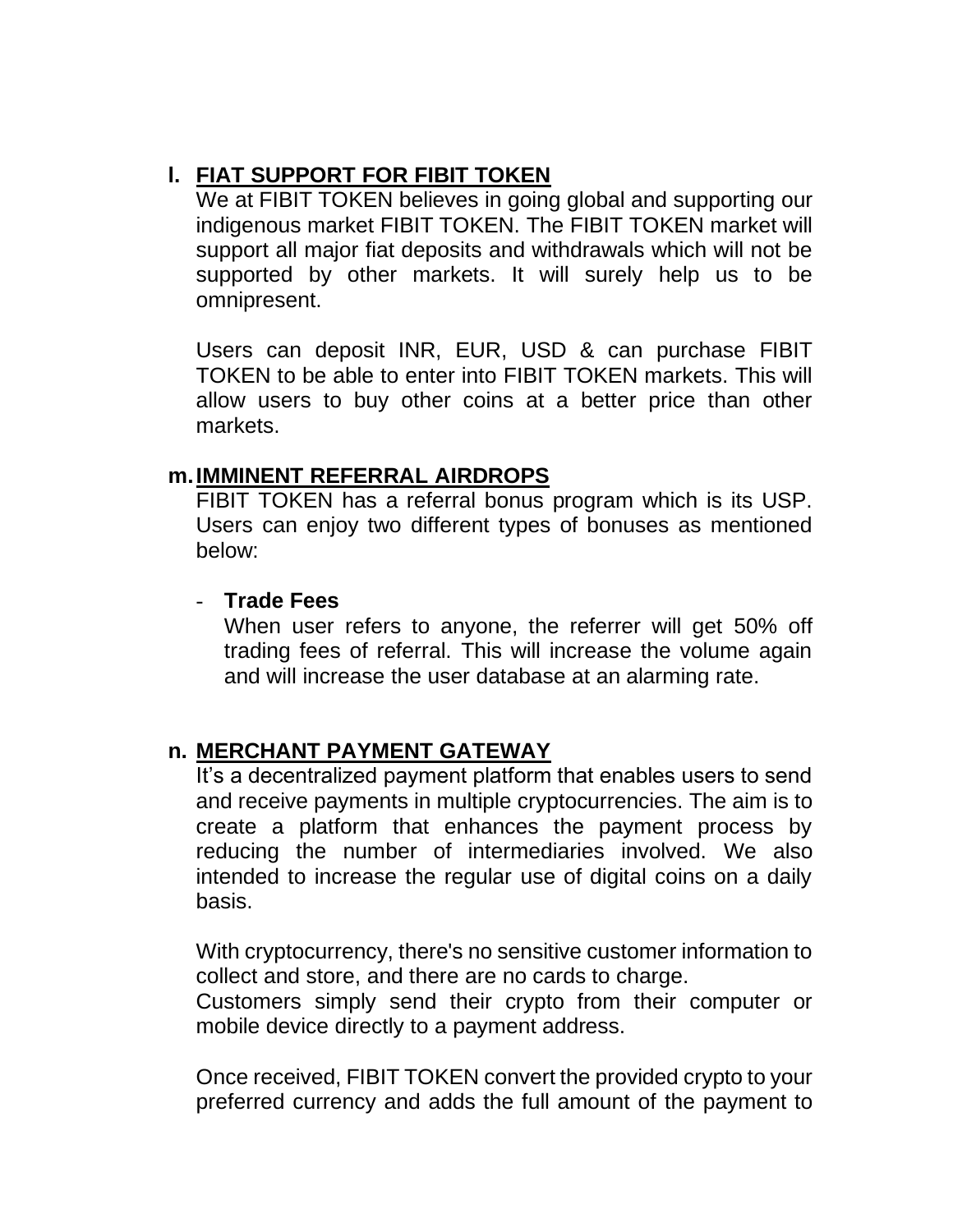your next FIBIT TOKEN account settlement. Funds are then deposited to your bank account or FIBIT TOKEN address.

#### <span id="page-16-0"></span>**o. GAMING SUPPORT**

Games like Teen Patti, Poker, Rummy, Ludo & Roulette, with this Fibit Token are extensively be using for as chips for real money play. Decentralized payment, speeding up payment approval process, leading to faster phase of the asset being transferred. Therefore, enhanced satisfaction from both buyer and seller. Also, cryptocurrency or bitcoin is essentially a peer-to-peer service; a payment can reach its intended destination safely. This should help to increase business with developing countries and allow marketers from these parts of the world to finally participate in online commerce.

Several reputable stores already include cryptocurrency payment options, and the number is growing each week. So running an e-commerce store, we give you a considerable amount of transaction options and tools that you can choose between according to your convenience.

We tend to bring revolution to payment industry like no other organization thereby luring to into the world of cryptocurrencies and making your transactions and payments safe and secure.

#### <span id="page-16-1"></span>**p. 24\*7 LIVE CHAT SUPPORT**

Customer support is the backbone of any successful product / service, and FIBIT TOKEN firmly believes in this principle. FIBIT TOKEN has focused regressively on building strong environment for support so that user's concerns, requests, suggestions, grievances could be addressed swiftly.

#### <span id="page-16-2"></span>**q. ANDROID & IOS APPS**

FIBIT TOKEN exchange is live on Android and iOS platforms for mobile users. It offers the best trading engine so that it matches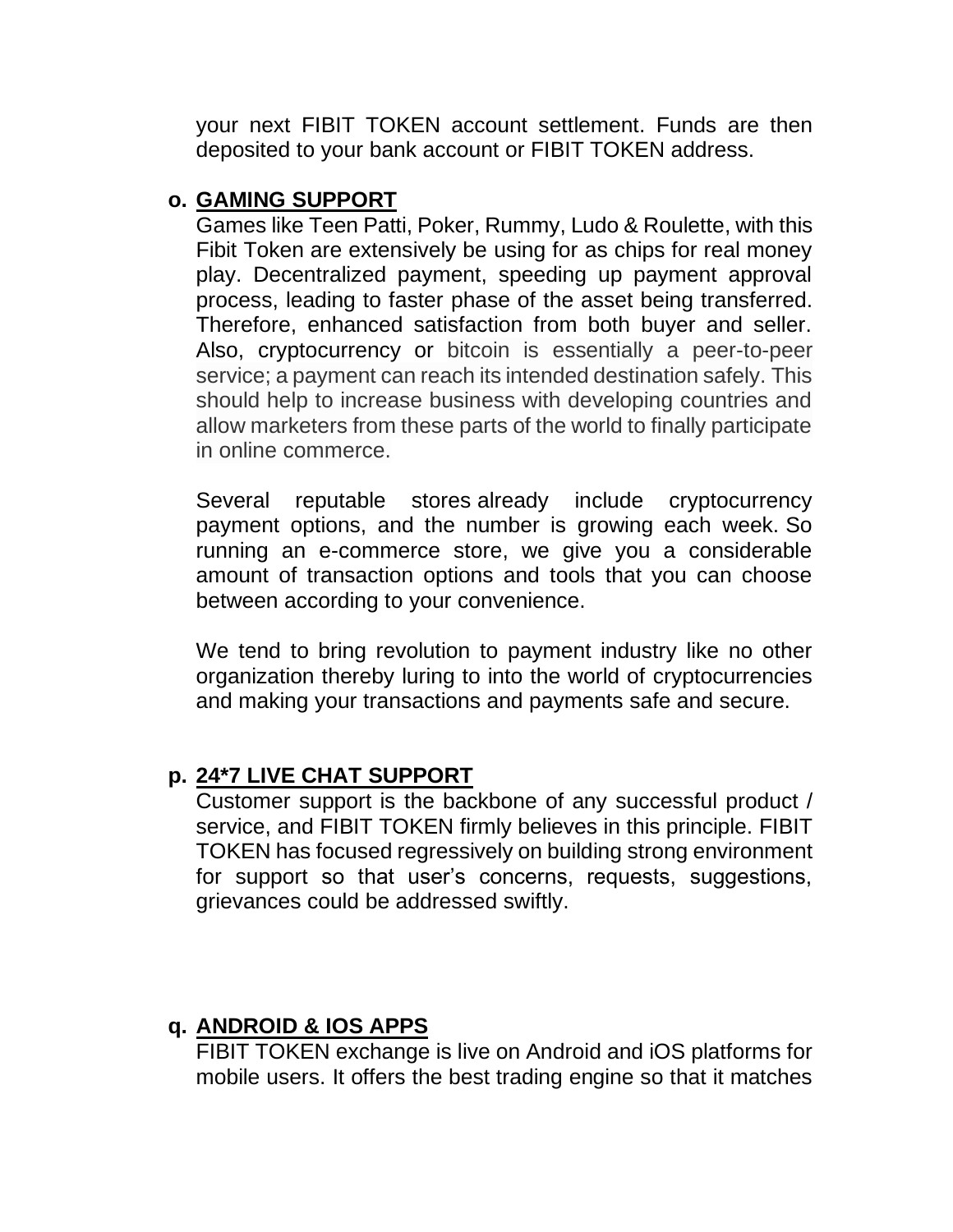with the mobile engine. Some of the distant features of FIBIT TOKEN mobile exchange are –

- ❖ Simple & Lucid User Interface
- ❖ Sleek design
- ❖ Trading chart
- ❖ Quick navigation functions between pairs
- ❖ Favorite pair selection and many more

### <span id="page-17-0"></span>**r. WEB APPLICATION**

Apart from Mobile platform, FIBIT TOKEN proudly announces its presence on the Web platform. FIBIT TOKEN web platform was launched in Dec 2020. We have focused more on user interface and emphasized more on look and feel of the website.

The website has several sections like User Management, Trades, Wallets section through which user can customize their profile and enjoy trading. FAQ section lists all possible questions which user faces while trading. Even a novice can just read and start trading.

Different social media handles are integrated into the website which focuses on digital marketing. Users can be educated about current happenings, events, and releases in the company.

# <span id="page-17-1"></span>PREVALENT PLATFORMS

FIBIT TOKEN will provide cross-platform trading for a client –

- ❖ Web-based trading App
- ❖ Android native app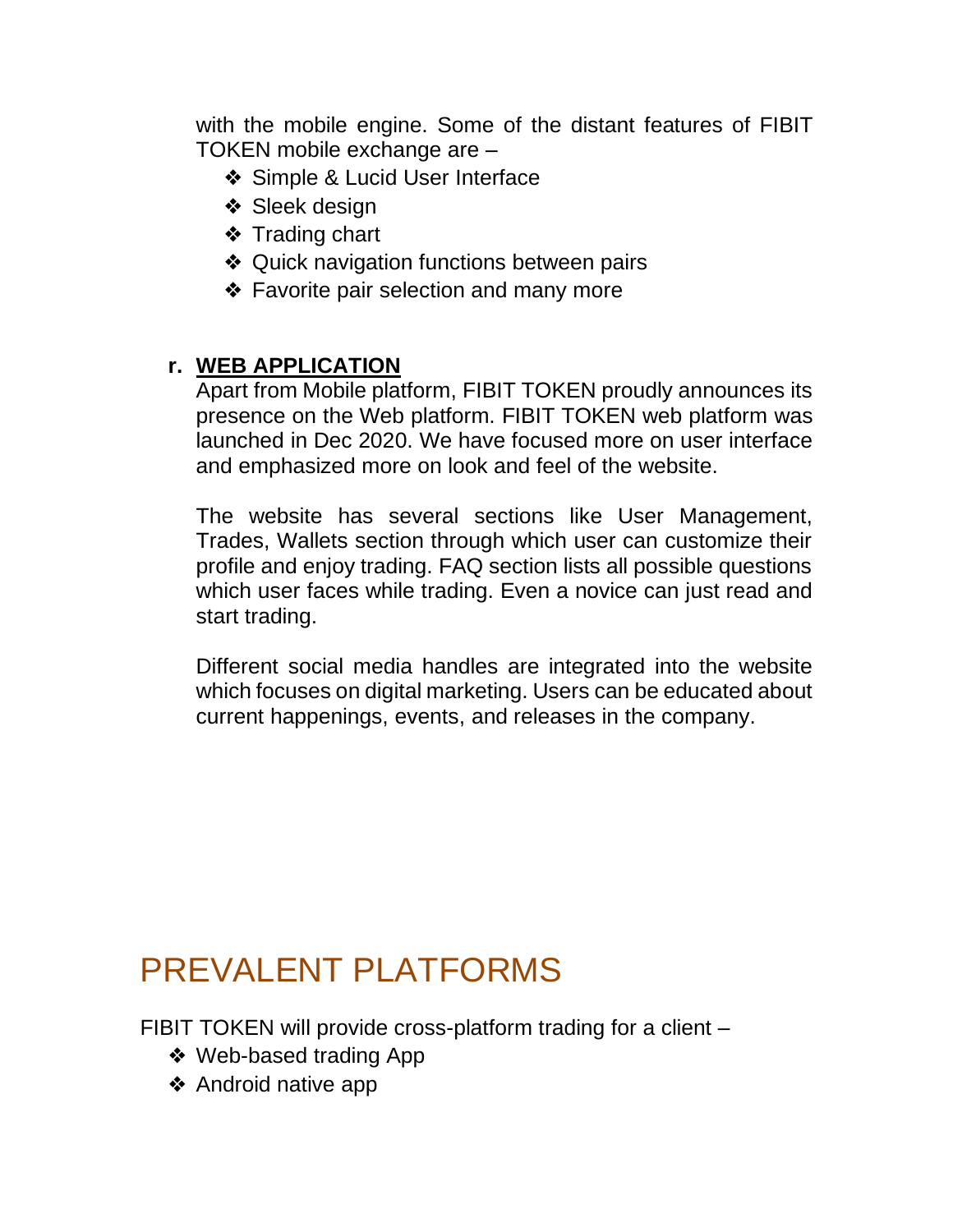- ❖ iOS native App
- ❖ Public & Private APIs

# <span id="page-18-0"></span>**SECURITY**

FIBIT TOKEN provides an extra layer of security to users. FIBIT TOKEN is equipped with DDOS protection against any Denial of Service attacks. 2 Factor Authentication for an added layer of security while logging in along with Cold Storage, Biometrics, and Hardware security.



# <span id="page-18-1"></span>**Markets**

FIBIT TOKEN will support trading in **4** markets for **100+ coins** and **4+ fiats**. Markets are –

- ❖ FIBIT TOKEN (support for INR, USD, EUR)
- ❖ BTC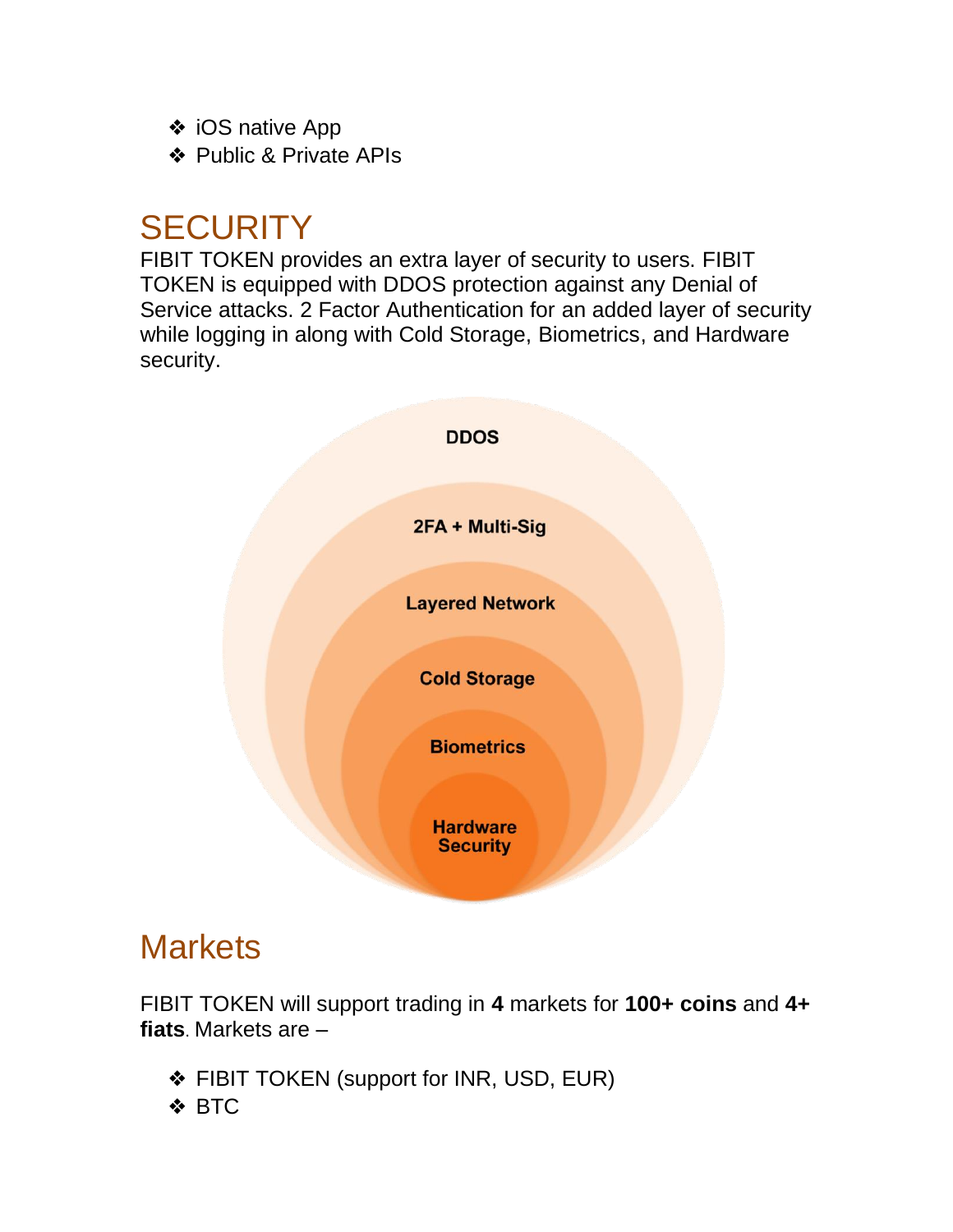❖ ETH ❖ USDT

More coins will be added over time. We generally will only add coins that have strong credibility, user base, and liquidity. If you have a coin that you wish to be listed on the exchange later, participating in our token will help.

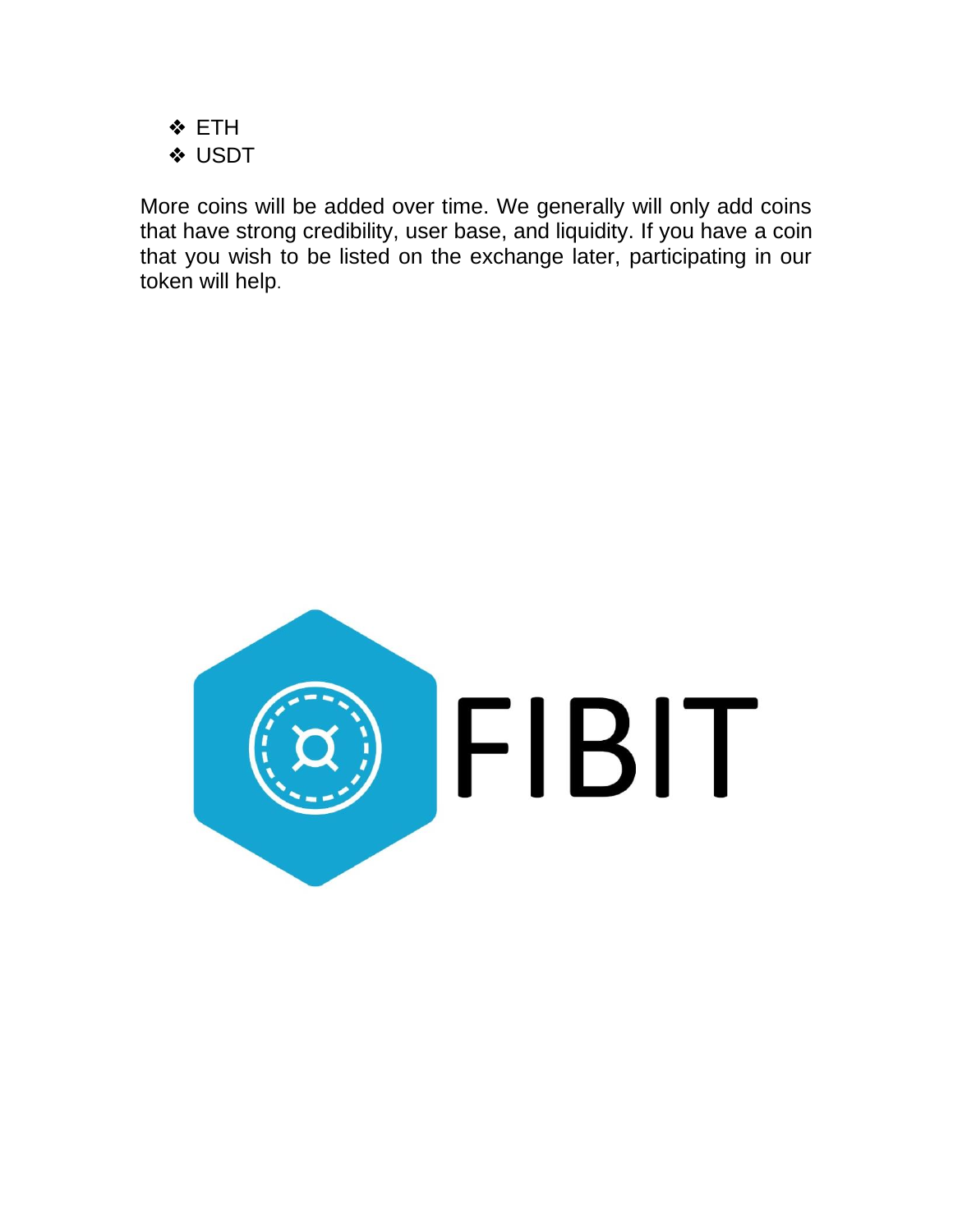# <span id="page-20-0"></span>UI PREVIEW

Following are the previews of FIBIT TOKEN for 3 different platforms

**DESKTOP**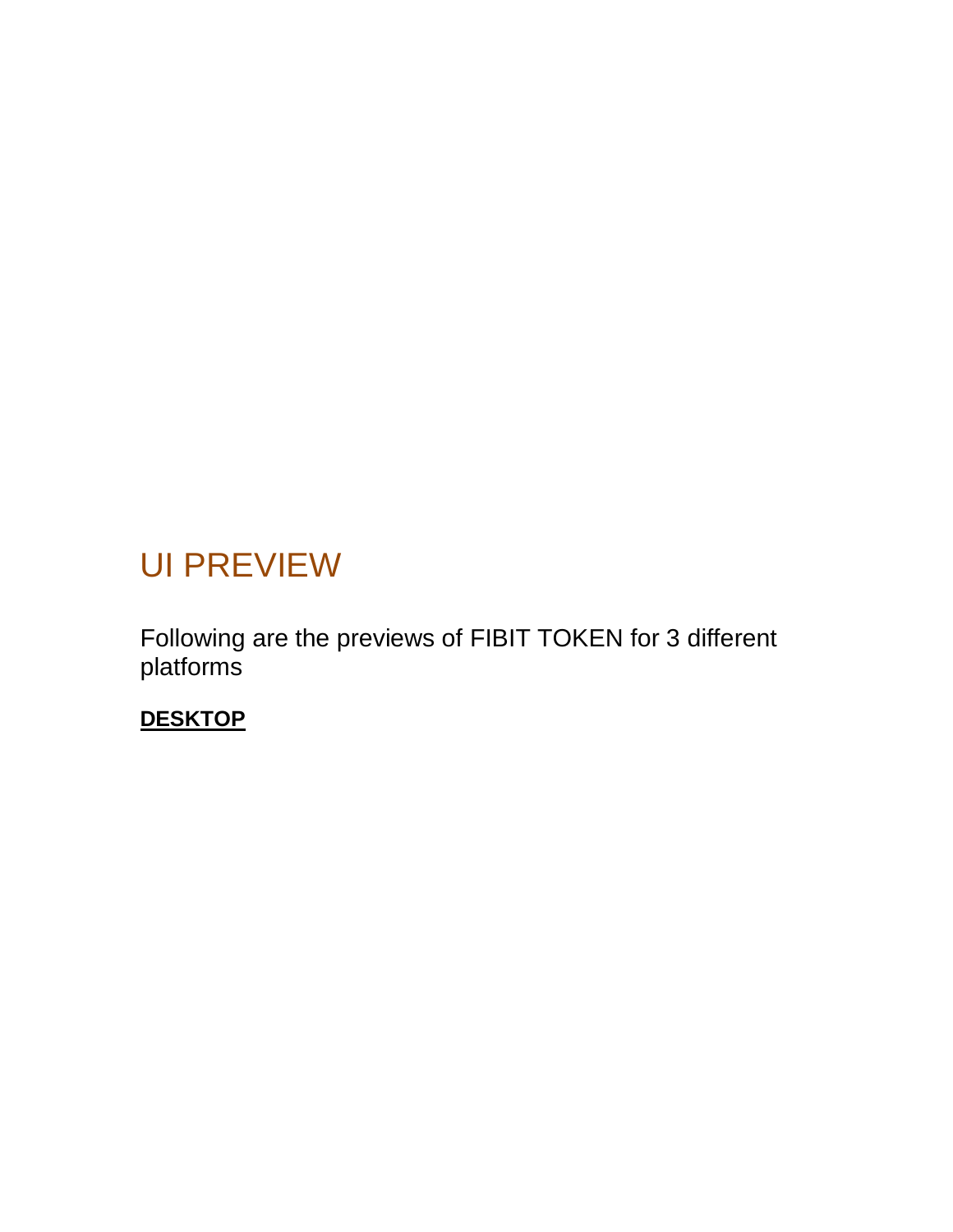

## **ANDROID / IOS**

## ❖ DASHBOARD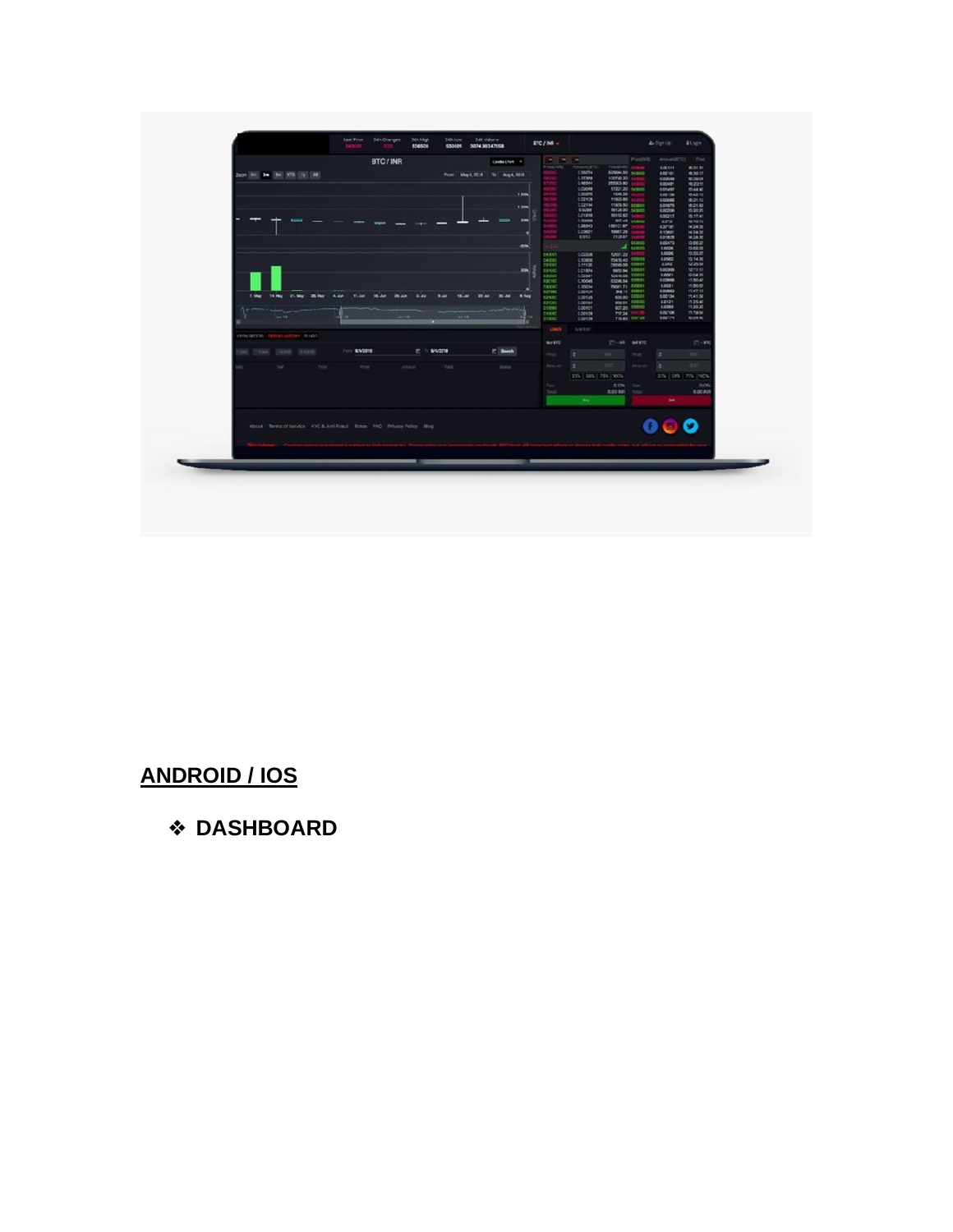| ٦                                                    |                                                                                                                      | <u> Hills (Herman Hills) – Hills (Herman Hills)</u> |                          |
|------------------------------------------------------|----------------------------------------------------------------------------------------------------------------------|-----------------------------------------------------|--------------------------|
| $\bullet \blacksquare$                               |                                                                                                                      |                                                     | $Q''_4$ 0 5:30           |
|                                                      | Dashboard                                                                                                            |                                                     |                          |
|                                                      |                                                                                                                      |                                                     |                          |
| Buy<br><b>349 INR</b>                                | 18.8326125<br>6327.75 INR<br><b>Estimated Balance</b>                                                                |                                                     | 336 INR                  |
|                                                      |                                                                                                                      |                                                     | Support?                 |
| Buy                                                  | Sell                                                                                                                 | Bid                                                 | Ask                      |
| Receive                                              | $\mathbf{C}_i$<br>Send                                                                                               | و ک<br><b>Bank</b><br>Deposit                       | <b>Bank</b><br>Withdraw  |
| $\overline{\mathbf{r}^{\prime}}$<br>Trade<br>History | J<br>Transaction<br>History                                                                                          | Q<br>Referral                                       | $\mathbb{Z}$<br>Interest |
| ₩<br>Dashboard                                       | W<br>$\bullet$                                                                                                       |                                                     |                          |
|                                                      | $\bullet$                                                                                                            |                                                     |                          |
|                                                      | <u> ALIINII AITTII JA KUULUUTTA JA KUULUUTA JA KUULUUTA JA KUULUUTA JA KUULUUTA KUULUUTA KUULUUTA KUULUUTA KUULU</u> |                                                     |                          |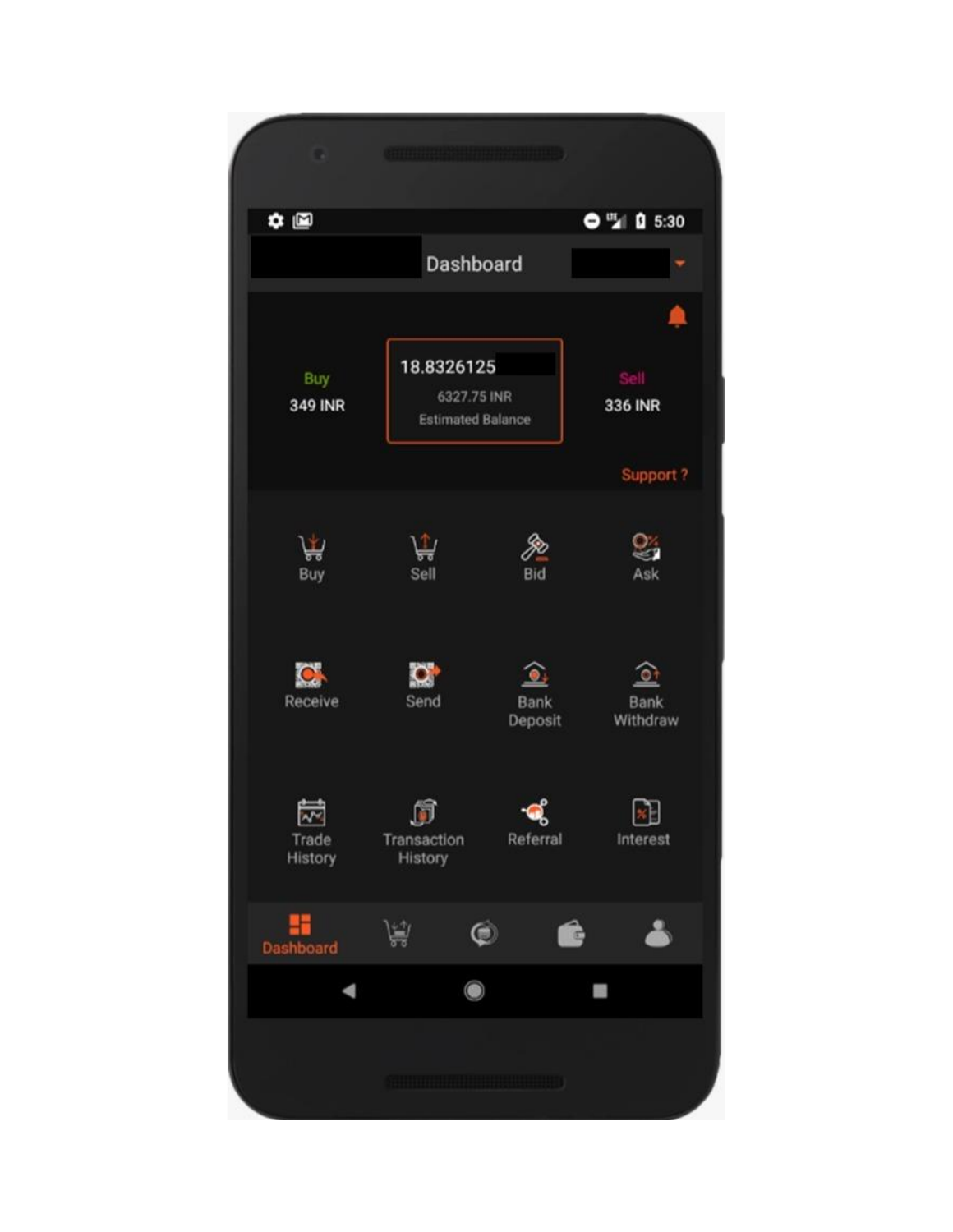#### ❖ WALLET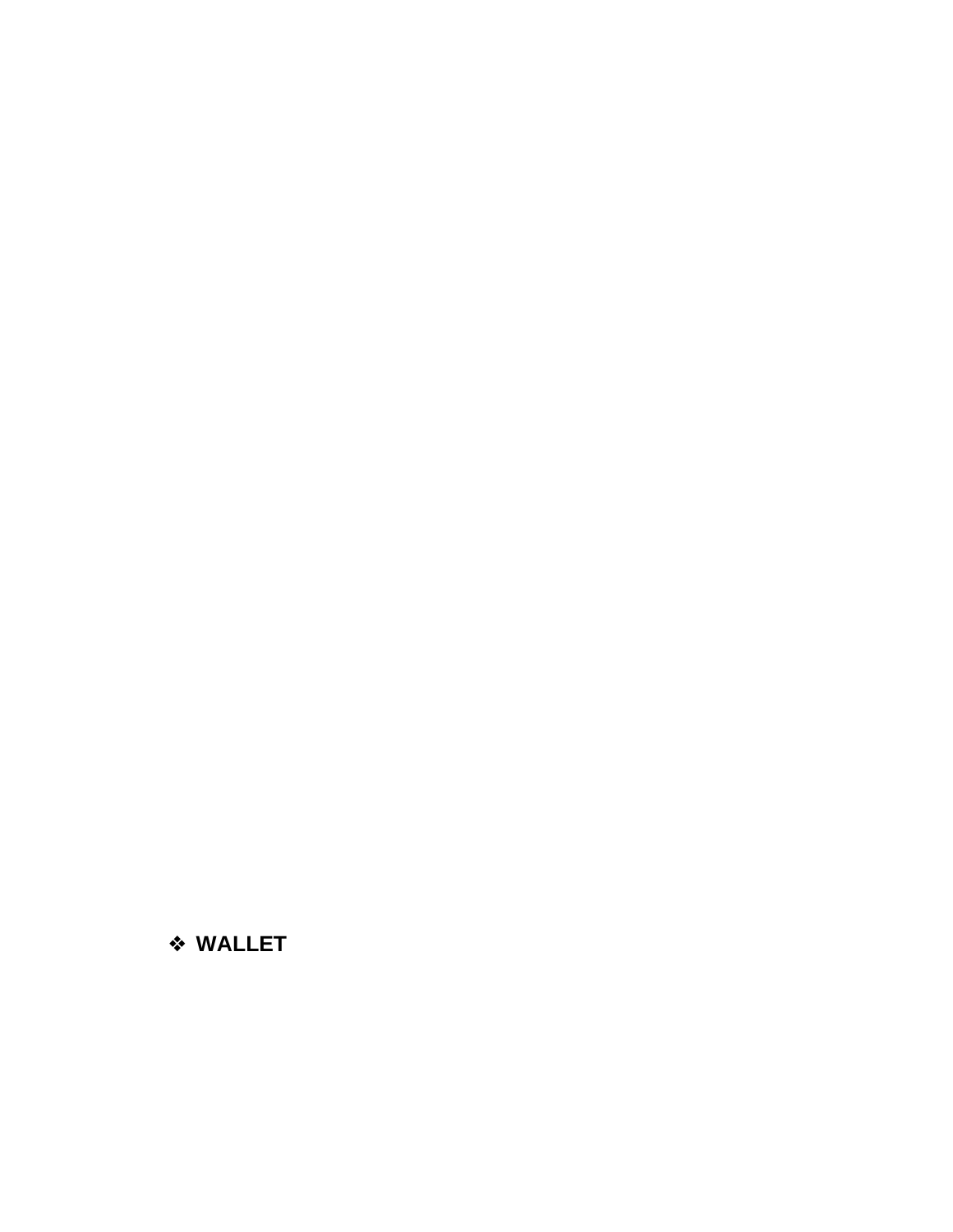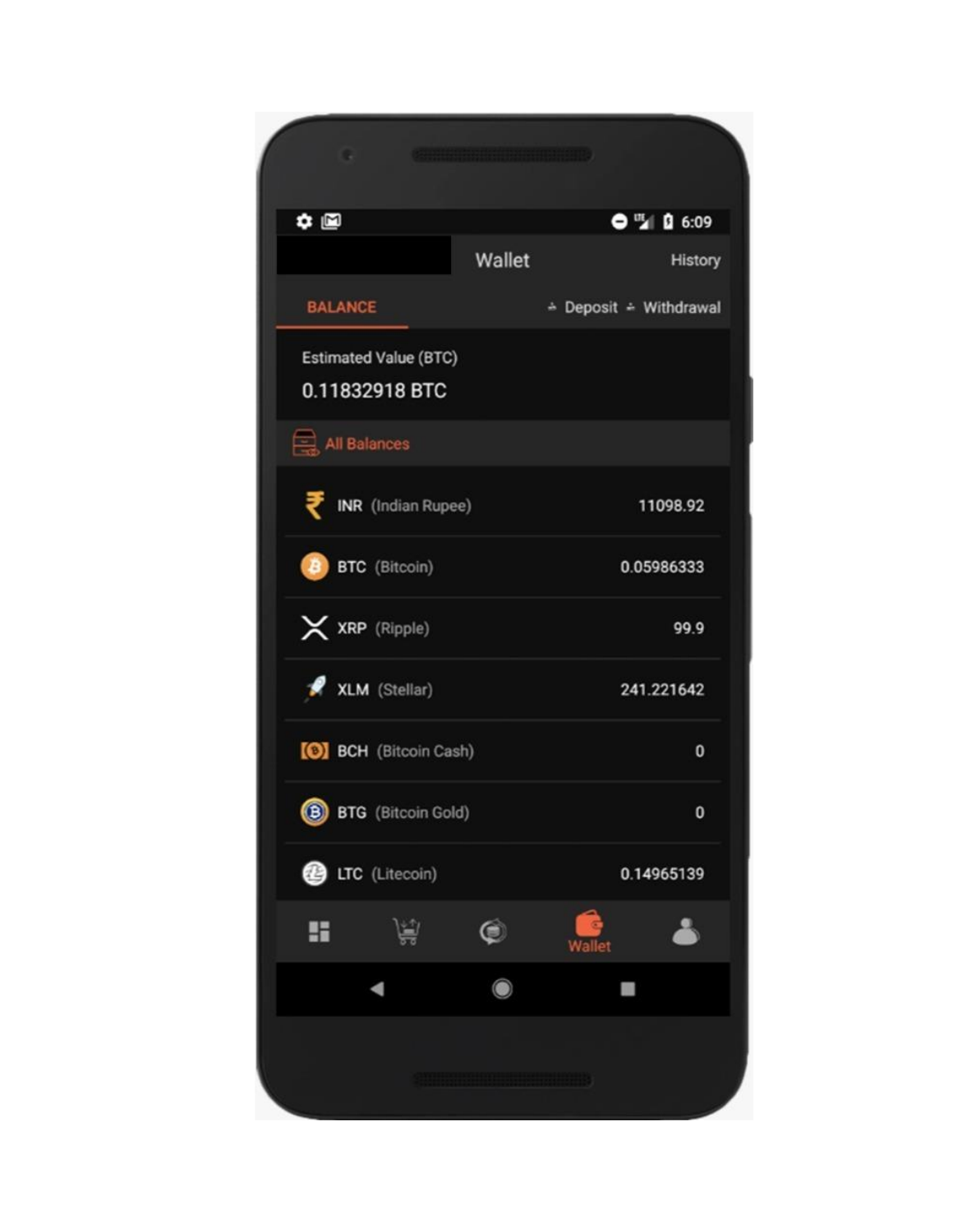❖ KYC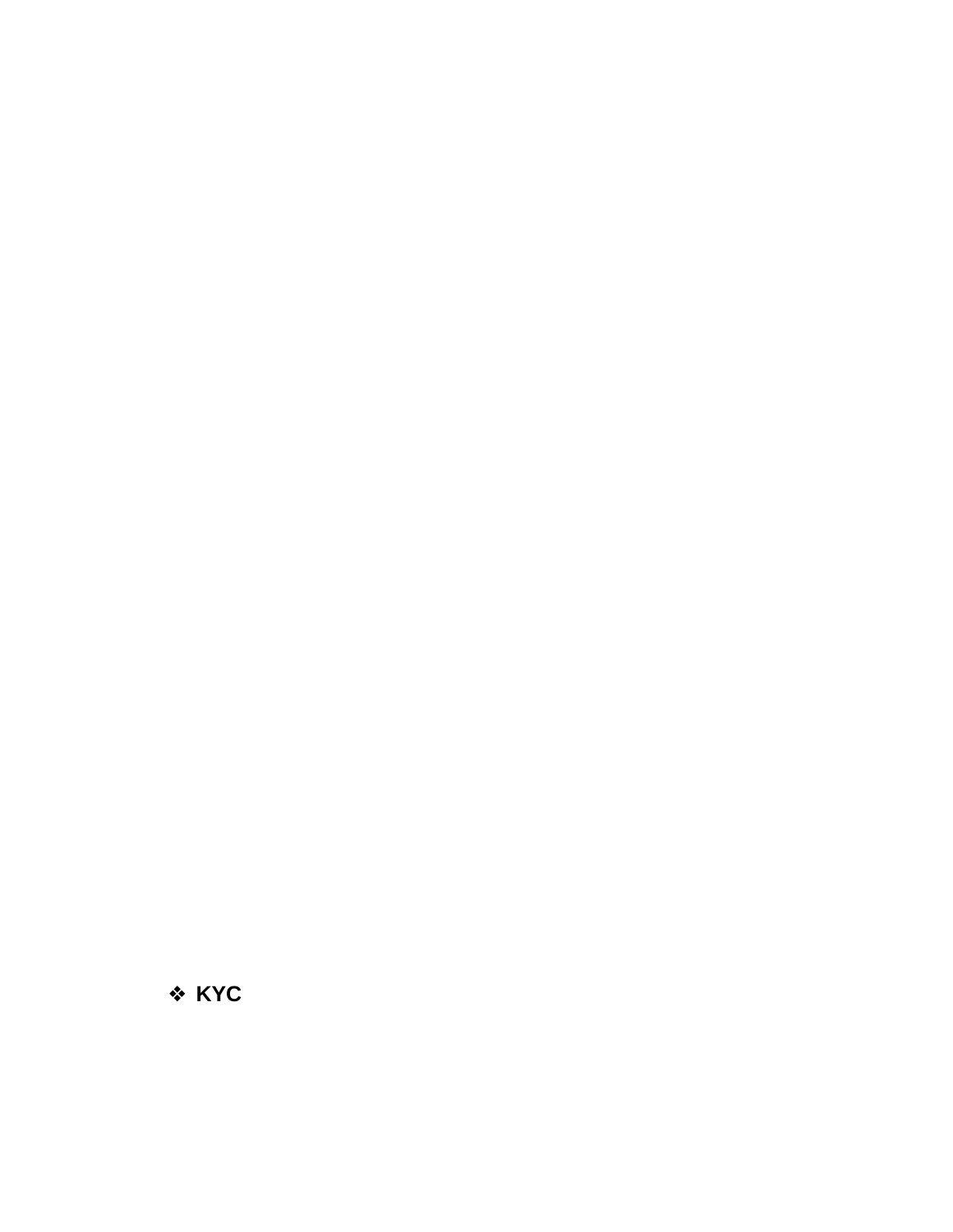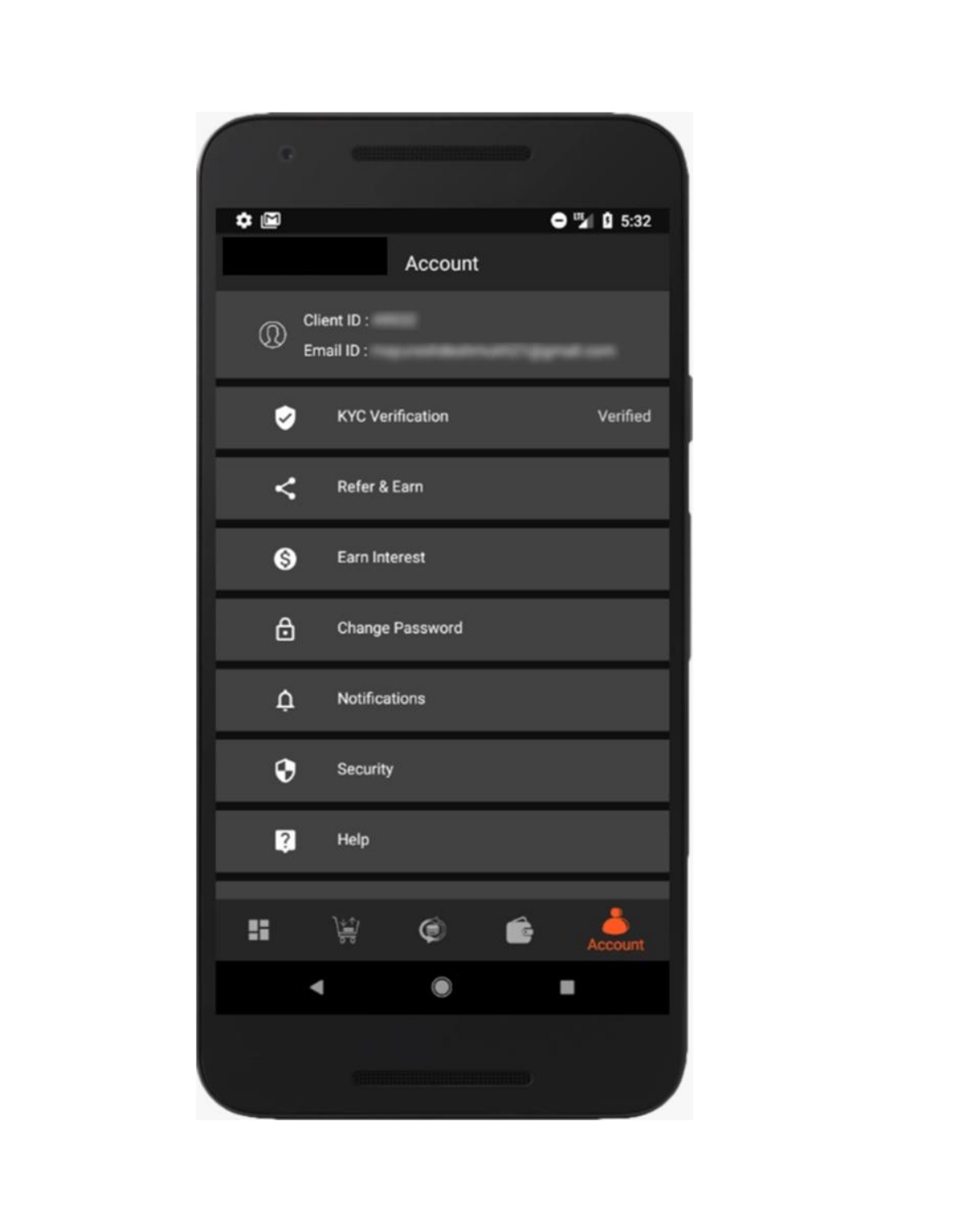❖ TRADE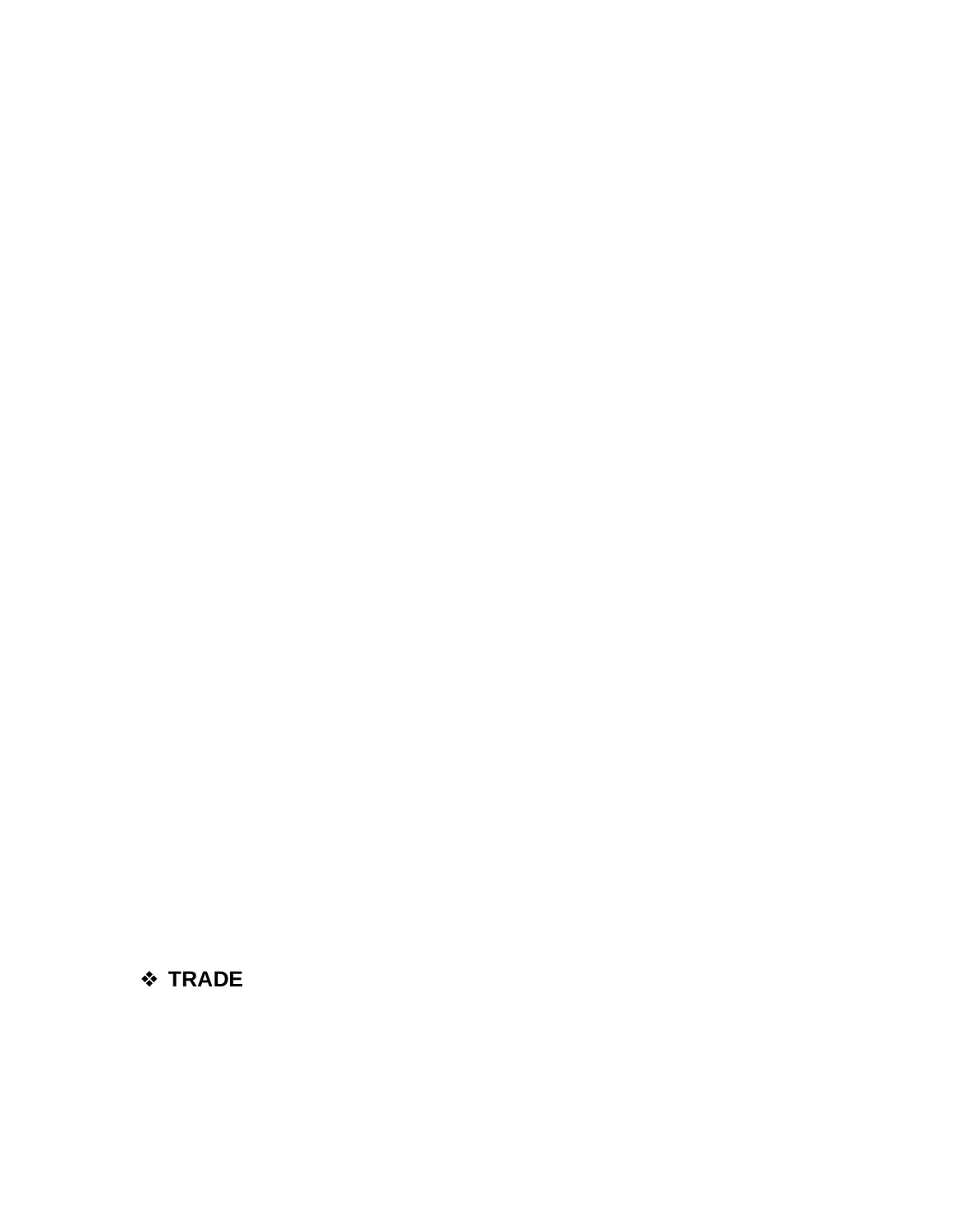| BTC -<br>Price(BTC)<br>0.00071399<br>$\ddot{}$<br>0.00071299<br>0.000712<br>$\pm$<br>0.0007119 | <b>Trade History</b><br>Open Orders<br>Amoun<br>10<br>280.4                |
|------------------------------------------------------------------------------------------------|----------------------------------------------------------------------------|
|                                                                                                |                                                                            |
|                                                                                                |                                                                            |
|                                                                                                |                                                                            |
|                                                                                                |                                                                            |
|                                                                                                |                                                                            |
|                                                                                                | 15                                                                         |
| 25% 50% 75% 100%                                                                               | $\overline{2}$                                                             |
| 0.00071111                                                                                     | 144.72                                                                     |
| 0.00071                                                                                        | 5                                                                          |
| 0.000705                                                                                       | 3                                                                          |
|                                                                                                |                                                                            |
| 0.00064                                                                                        | 55                                                                         |
| 0.00063786                                                                                     | 59.01                                                                      |
| 0.000577                                                                                       | 22                                                                         |
| 0.0005761                                                                                      | 50                                                                         |
| 0.000576                                                                                       | 110                                                                        |
| 0.000575                                                                                       | 23.5                                                                       |
| 0.00041                                                                                        | 8                                                                          |
|                                                                                                |                                                                            |
|                                                                                                |                                                                            |
|                                                                                                |                                                                            |
| $\bullet$                                                                                      |                                                                            |
|                                                                                                | 0.03170683 BTC<br>Lowest Sell: 0.000705<br><b>Default</b><br><b>Trades</b> |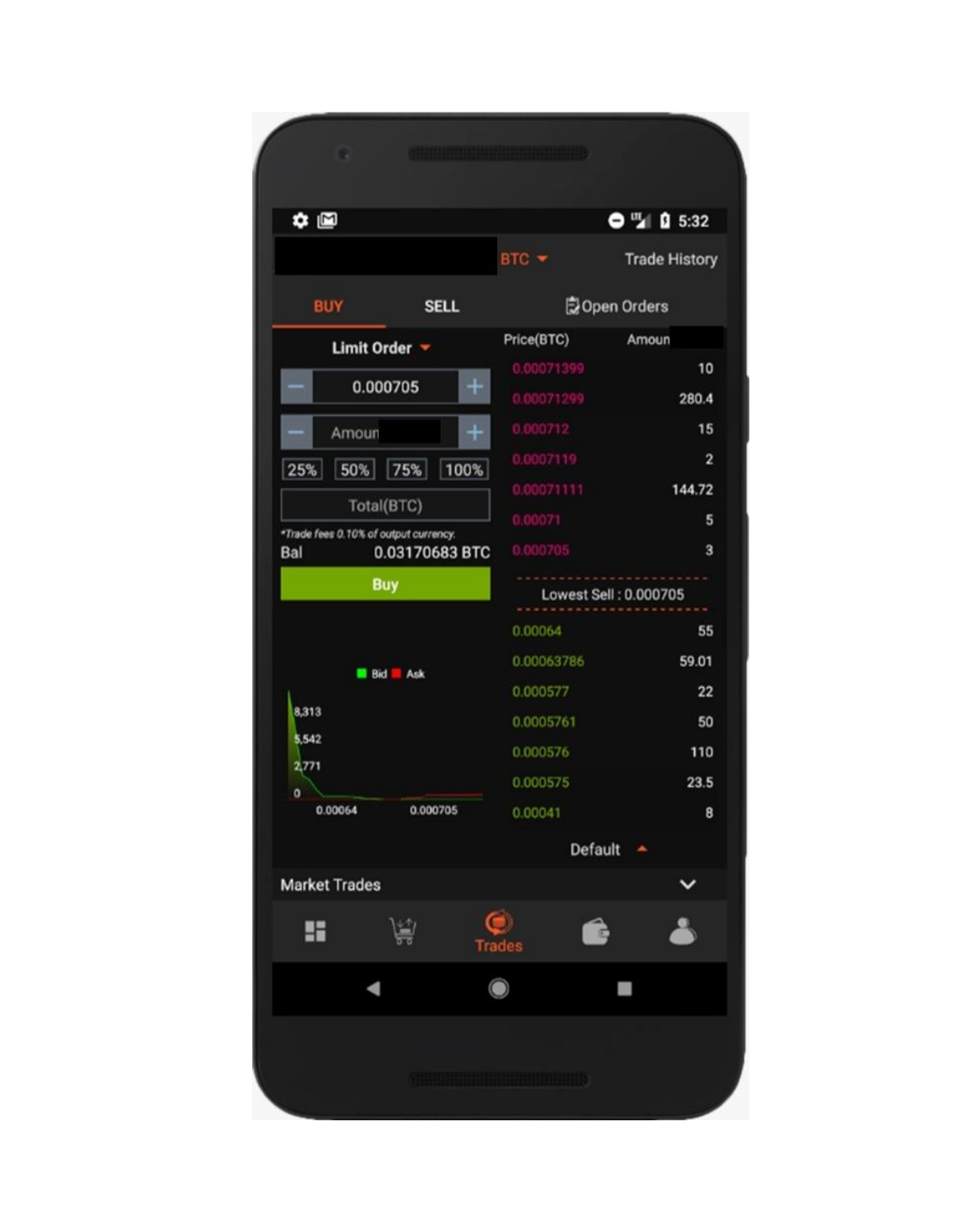# <span id="page-29-0"></span>REVENUE MODEL

FIBITDIFI's revenue will come from the following sources: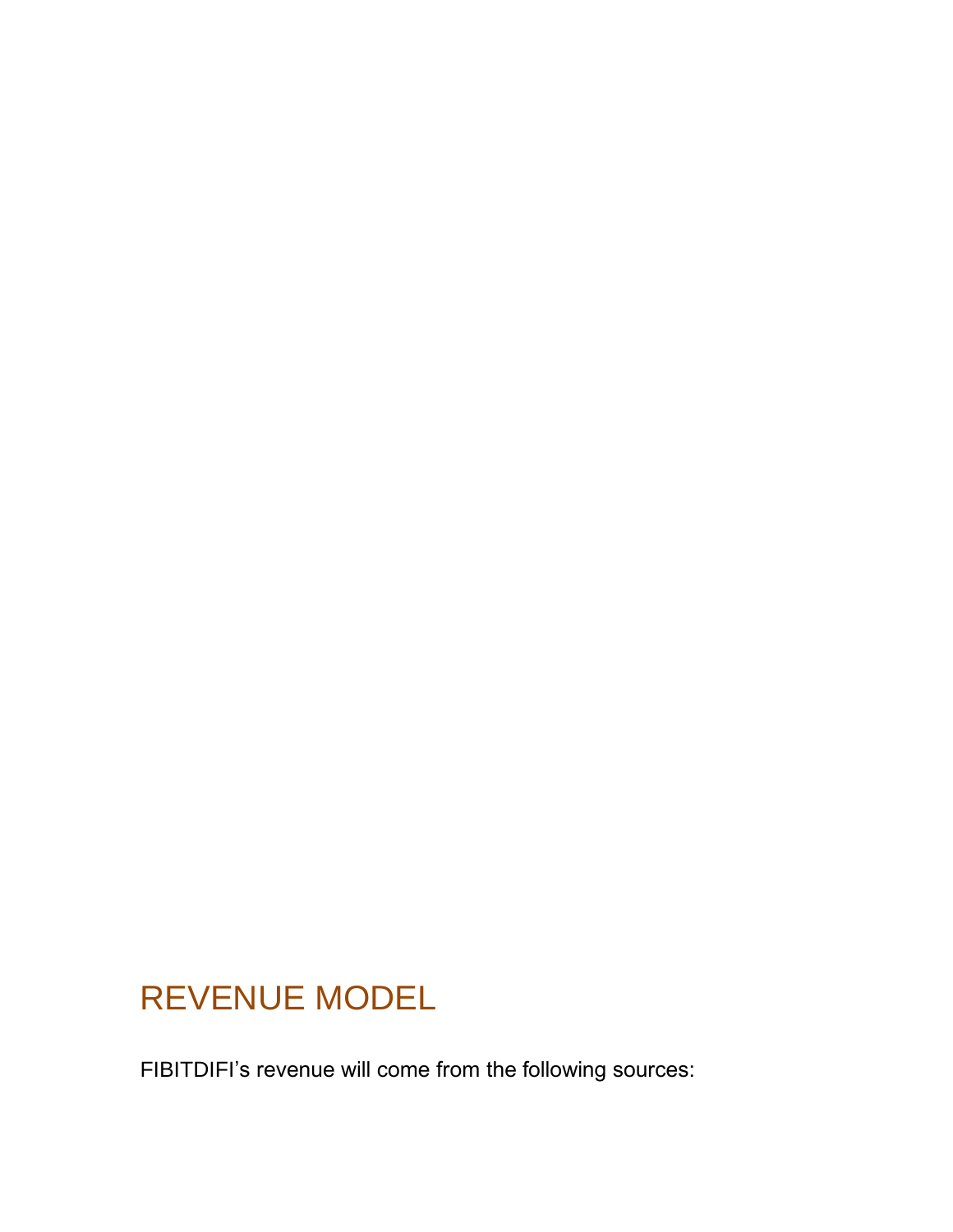- ❖ **Exchange Fee**: FIBIT TOKEN initially will charge a 0.1% fixed fee per trade. Other variations will be subsequently introduced, including maker-taker, volume-based tiring and 0 fee promotions.
- ❖ **Withdrawal Fee**: FIBIT TOKEN may charge a small fee for withdrawals.
- ❖ **Listing Fee**: FIBIT TOKEN will select innovative coins and other assets to be listed on the exchange, there may be a fee associated with those listings.
- ❖ **Margin Fee**: If you trade on margin, there may be a fee or interest on the borrowed amount.

# <span id="page-30-0"></span>DIVISION & DISTRIBUTION

The distribution of FIBIT TOKEN coins is meticulously organized by FIBITDIFI. 30% of the coins are sold as token, and the rest is distributed between the group and angel investors in a proportionate ratio. The efficient, strict, and rigid ecosystem that FIBIT TOKEN exchange provides for this coin is one of the main reasons behind its meteoric rise in the price chart.

Below we have discussed the distribution and the release of the coin that FIBIT TOKEN has planned so far. Total tokens are **223,00,00,000**.

#### The Table shows the Allocation as follows –

| Volume (%) | <b>Modes</b>    | Commencement                                     |
|------------|-----------------|--------------------------------------------------|
| 37         | <b>Pre-Sale</b> | From 10th April 2021<br>to 30th December<br>2021 |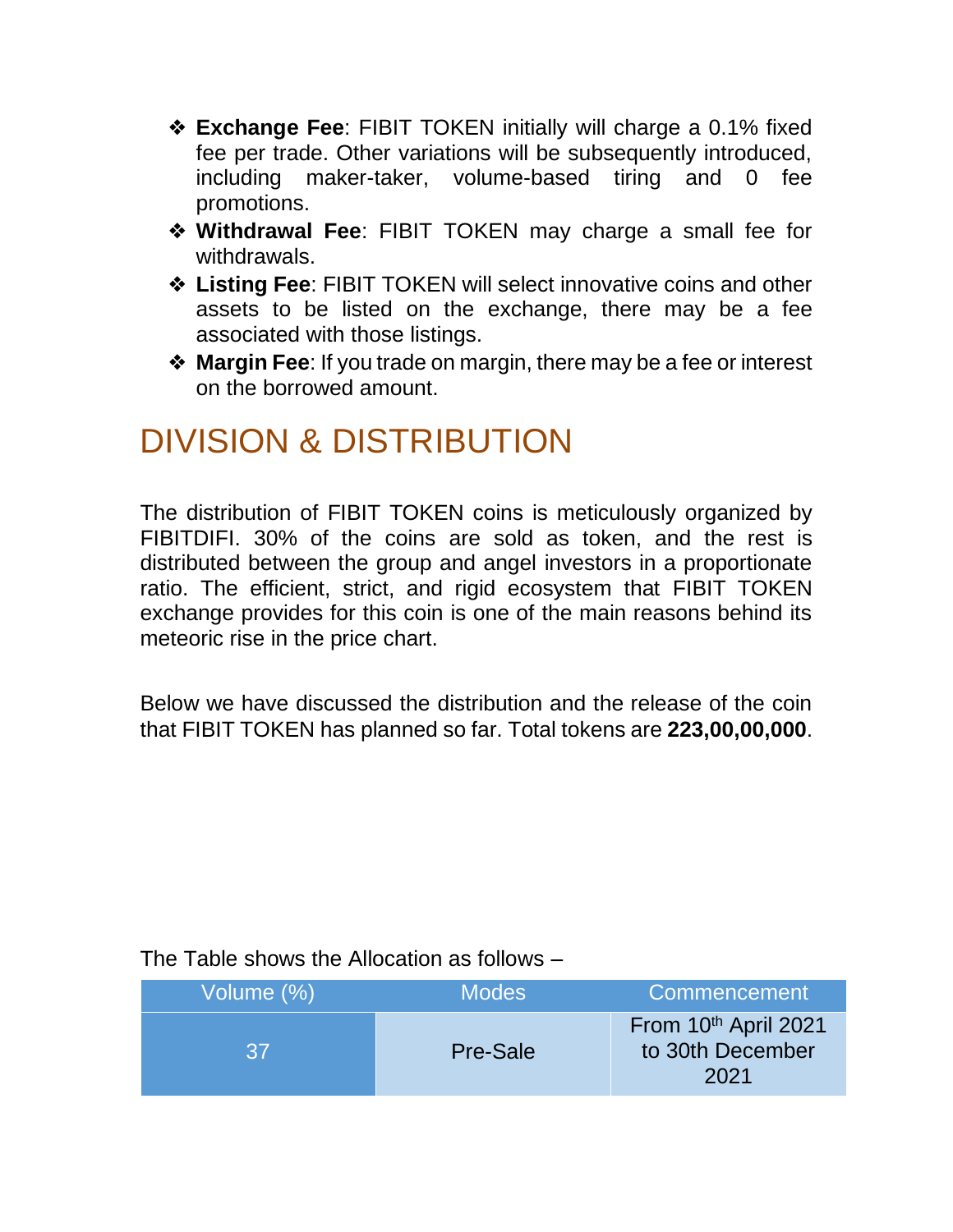| 40 | Referral & Holding<br>Airdrops | From 10th April 2021 |
|----|--------------------------------|----------------------|
| 18 | <b>Company Holding</b>         |                      |
| 15 | <b>Direct Sale</b>             |                      |

For ICO, users need 0.0001 BTC investment after which he would be liable for 5% discount than direct sales. Remaining tokens will go into direct sale followed by the end of December 2021.

**=====================**

## <span id="page-31-0"></span>ROADMAP

The product's journey from its inception to upcoming releases is as follows